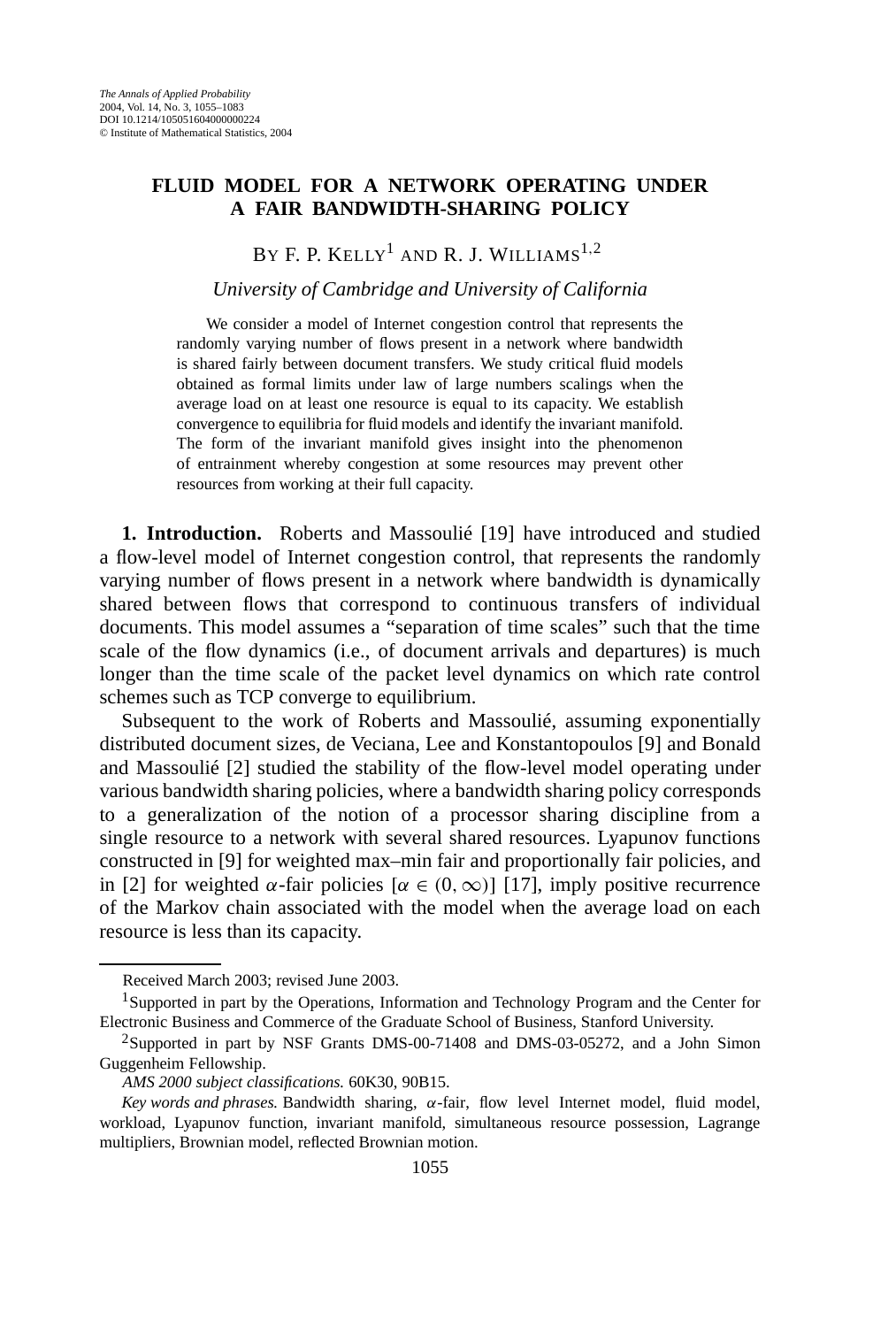As a mechanism for performance analysis, we propose to use critical fluid models and related Brownian models to explore the behavior of flow-level models operating under weighted *α*-fair bandwidth sharing policies in heavy traffic. We are particularly interested in manifestations of the phenomenon of entrainment, whereby congestion at some resources may prevent other resources from working at their full capacity. As a first step in this exploration, in this paper we consider critical fluid models, obtained as formal limits under law of large numbers scaling, from the flow-level models with exponentially distributed document sizes and operating under weighted *α*-fair bandwidth sharing policies. The term critical refers to the fact that the nominal (or average) load on at least one resource is equal to its capacity, and for the other resources their nominal loads do not exceed their capacities, see (11) and (12). We identify the invariant states for the critical fluid models and we study the convergence to equilibria of critical fluid model solutions as time goes to infinity. Extrapolating from results for open multiclass queueing networks, we conjecture that such behavior is key to establishing heavy traffic diffusion approximations (also called Brownian models) for these flow-level models. We indicate the natural diffusion approximations suggested by our fluid model results.

There are several motivations for our work. One source of motivation lies in fixed point approximations of network performance for TCP networks (cf. [7, 12, 20]). These approximations require, as input, information on the joint distribution of the numbers of flows present on different routes, where dependencies between these numbers may be induced by the bandwidth sharing mechanism. Similarly, an understanding of such joint distributions seems important if the performance models for a single bottleneck described by Ben Fredj, Bonald, Proutiere, Regnie and Roberts [1] are to be generalized to a network. Another motivation is that the flow-level model typically involves the simultaneous use of several resources. With exponential document sizes, this model can be equated (in distribution) with a stochastic processing network (SPN) as introduced by Harrison [13, 14]. Open multiclass queueing networks are a special case of SPNs without simultaneous resource possession. For such networks operating under a head-ofthe-line service discipline, it has been shown [5, 21] that suitable asymptotic behavior of critical fluid models implies a property called state space collapse, which validates the use of Brownian model approximations for these networks in heavy traffic. For more general SPNs, investigation of the behavior of critical fluid models, of a related notion of state space collapse, and of the implications for diffusion approximations, are in the early stages of development. The analysis in this paper can be viewed as a contribution to such an investigation for models involving simultaneous resource possession. Finally, although we restrict to exponential document sizes in this paper, we would like to relax that assumption in future work. Although this involves a significantly more elaborate stochastic model to keep track of residual document sizes (because of the processor sharing nature of the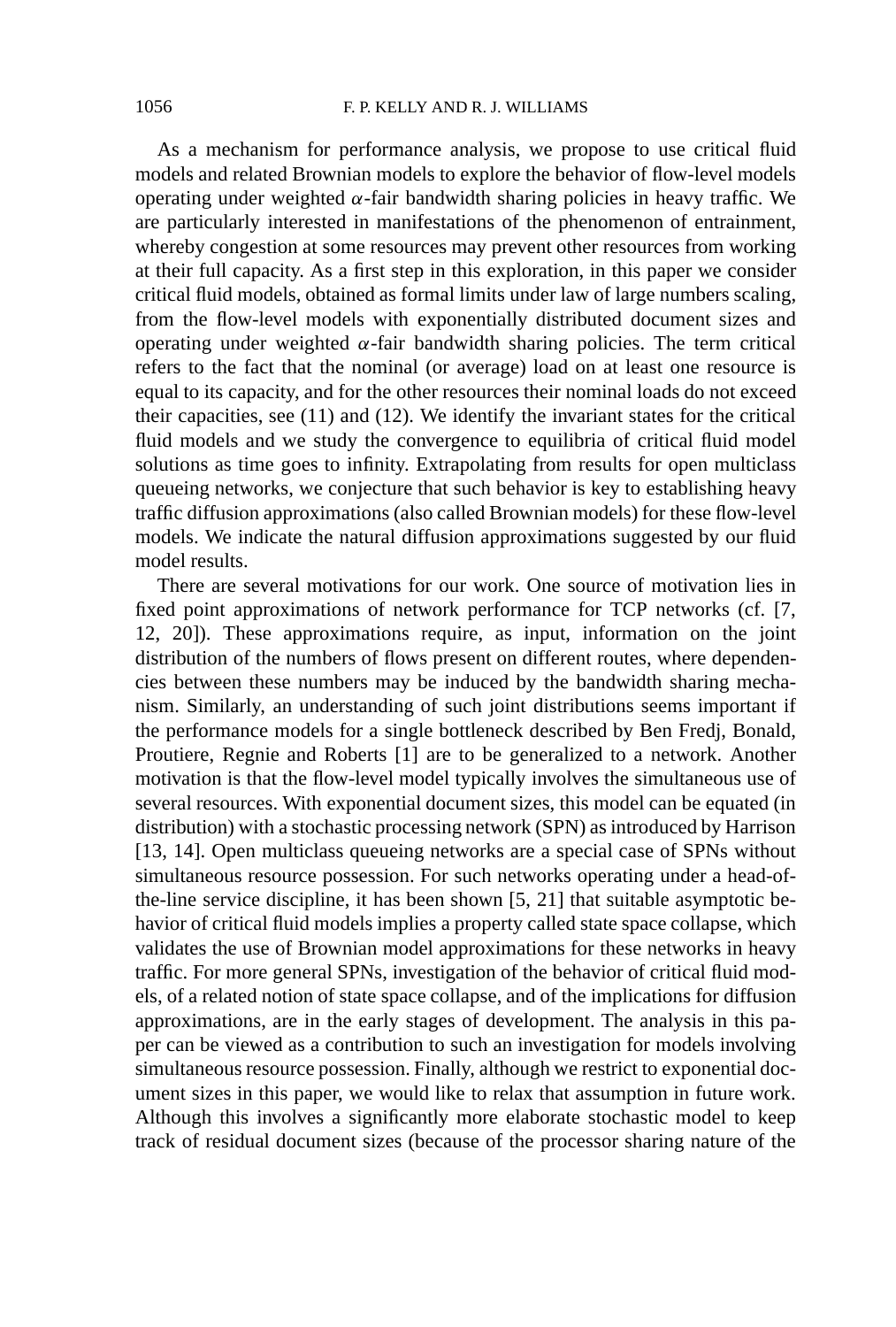bandwidth sharing policy), knowing the results for exponential document sizes is likely to be useful for such work.

In order to state our results for the fluid model and conjectures for diffusion approximations, we need first to define the network structure, the weighted *α*-fair bandwidth sharing policy and the stochastic model. This is done in Sections 2–4. The notion of a fluid model solution is defined in Section 5 and we state our main results there. The proofs of these results are given in Section 6. Appendix A develops some properties of the function that defines bandwidth allocations and Appendix B shows that our definition of a fluid model solution is reasonable in that fluid model solutions can be obtained as limit points of the stochastic model under fluid (or law of large numbers) scaling.

*Notation.* For each positive integer  $d \geq 1$ ,  $\mathbb{R}^d$  will denote *d*-dimensional Euclidean space and the positive orthant in this space will be denoted by  $\mathbb{R}^d_+$  =  ${x \in \mathbb{R}^d : x_i \ge 0 \text{ for } i = 1, \ldots, d}$ . The Euclidean norm of  $x \in \mathbb{R}^d$  will be denoted by  $||x||$ . Inequalities between vectors in  $\mathbb{R}^d$  will be interpreted componentwise, that is, for  $x, y \in \mathbb{R}^d$ ,  $x \leq y$  is equivalent to  $x_i \leq y_i$  for  $i = 1, ..., d$ . Given a vector  $x \in \mathbb{R}^d$ , the  $d \times d$  diagonal matrix with the entries of x on its diagonal will be denoted by diag(x). For positive integers  $d_1$  and  $d_2$ , the norm of a  $d_1 \times d_2$ matrix *A* will be given by

$$
||A|| = \left(\sum_{i=1}^{d_1} \sum_{j=1}^{d_2} A_{ij}^2\right)^{1/2}.
$$

The set of nonnegative integers will be denoted by  $\mathbb{Z}_+$  and the set of points in  $\mathbb{R}^d_+$ with all integer coordinates will be denoted by  $\mathbb{Z}_+^d$ . A sum over an empty set of indices will be taken to have a value of zero. The cardinality of a finite set *S* will be denoted by |*S*|.

**2. Network structure.** We consider a network with finitely many *resources* labelled by  $j \in \mathcal{J}$ . A *route i* is a nonempty subset of  $\mathcal{J}$  (interpreted as the set of resources used by route *i*). We are given a set I of allowed routes. We assume that  $\mathcal{J}$  and  $\mathcal{I}$  are both nonempty and finite. Let  $\mathbf{J} = |\mathcal{J}|$ , the total number of resources, and  $I = |I|$ , the total number of routes. Let *A* be the  $J \times I$  matrix containing only zeros and ones, defined such that  $A_{ji} = 1$  if resource *j* is used by route *i* and  $A_{ii} = 0$  otherwise. Our assumption that each route *i* identifies a *nonempty* subset of J implies that no column of *A* is identically zero. We assume that *A* has rank **J**, so that it has full row rank. We further assume that *capacities*  $(C_j : j \in \mathcal{J})$  are given and that these are all strictly positive and finite.

**3. Bandwidth sharing policy.** Bandwidth is allocated dynamically to the routes according to the following bandwidth sharing policy, which was first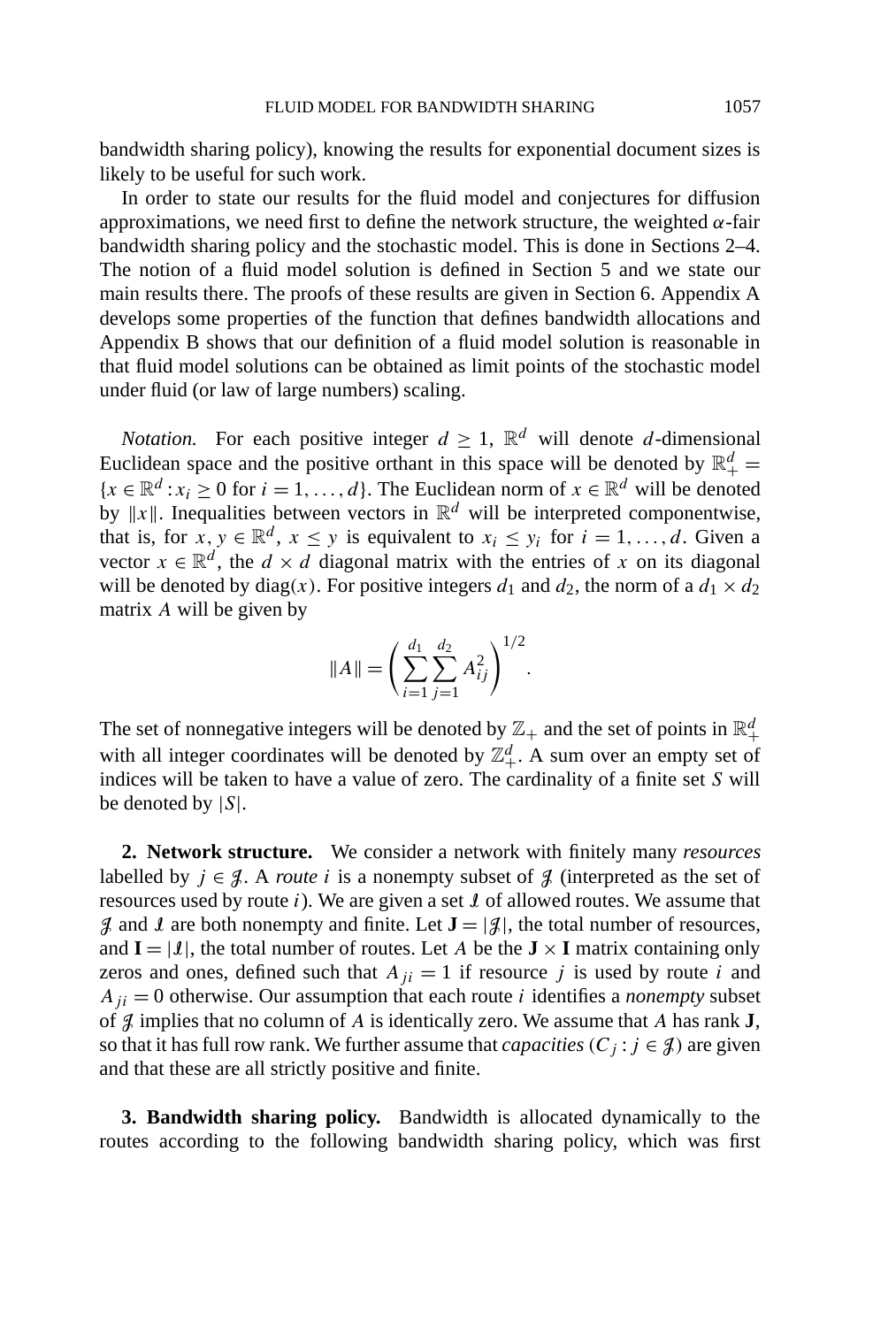introduced by Mo and Walrand [17]. (To see how this fits into a stochastic model for the network dynamics, see Section 4.)

Given a fixed parameter  $\alpha \in (0, \infty)$  and strictly positive weights  $(\kappa_i : i \in \mathcal{I})$ , if  $N_i(t)$  denotes the (random) number of flows on route *i* at time *t* for each  $i \in \mathcal{I}$ and  $N(t) = (N_i(t): i \in I)$ , then the bandwidth allocated to route *i* at time *t* is given by  $\Lambda_i(N(t))$  and this bandwidth is shared equally amongst all of the flows on route *i*. The function  $\Lambda(\cdot) = (\Lambda_i(\cdot): i \in \mathcal{I})$  is defined as follows (we define it on all of  $\mathbb{R}^I_+$  as we shall later apply it to fluid analogues of *N*). Let  $\Lambda: \mathbb{R}^I_+ \to \mathbb{R}^I_+$ be defined such that for each  $n \in \mathbb{R}^I_+$ ,  $\Lambda_i(n) = 0$  for  $i \in \mathcal{L}_0(n) \equiv \{l \in \mathcal{L} : n_l = 0\}$ , and when  $I_+(n) \equiv \{l \in I : n_l > 0\}$  is nonempty,  $\Lambda^+(n) \equiv (\Lambda_i(n): i \in I_+(n))$  is the unique value of  $\Lambda^+ = (\Lambda_i : i \in I_+(n))$  that solves the optimization problem

(1) maximize 
$$
G_n(\Lambda^+)
$$

(2) subject to 
$$
\sum_{i \in J_+(n)} A_{ji} \Lambda_i \leq C_j, \qquad j \in \mathcal{J},
$$

(3) over 
$$
\Lambda_i \geq 0
$$
,  $i \in \mathcal{I}_+(n)$ ,

where for  $n \in \mathbb{R}^I_+ \setminus \{0\}$  and  $\Lambda^+ = (\Lambda_i : i \in \mathcal{I}_+(n)) \in \mathbb{R}^{\vert \mathcal{I}_+(n) \vert}_+$ ,

(4) 
$$
G_n(\Lambda^+) = \begin{cases} \sum_{i \in \mathcal{I}_+(n)} \kappa_i n_i^{\alpha} \frac{\Lambda_i^{1-\alpha}}{1-\alpha}, & \text{if } \alpha \in (0, \infty) \setminus \{1\}, \\ \sum_{i \in \mathcal{I}_+(n)} \kappa_i n_i \log \Lambda_i, & \text{if } \alpha = 1, \end{cases}
$$

and the value of the right member above is taken to be  $-\infty$  if  $\alpha \in [1, \infty)$  and  $\Lambda_i = 0$  for some  $i \in \mathcal{I}_{+}(n)$ . The resulting allocation is called a *weighted*  $\alpha$ -fair *allocation*.

Various properties of the mapping  $\Lambda : \mathbb{R}_+^{\mathbf{I}} \to \mathbb{R}_+^{\mathbf{I}}$  are developed in Appendix A of this paper. In particular, for each  $n \in \mathbb{R}^I_+$ :

- (i)  $\Lambda_i(n) > 0$  for each  $i \in \mathcal{I}_+(n)$ ,
- (ii)  $\Lambda(rn) = \Lambda(n)$  for each  $r > 0$ ,
- (iii)  $\Lambda_i(\cdot)$  is continuous at *n* for each  $i \in \mathcal{I}_+(n)$ , and
- (iv) there is  $p \in \mathbb{R}^J_+$  (not necessarily unique and depending on *n*) such that

(5) 
$$
\Lambda_i(n) = n_i \left( \frac{\kappa_i}{\sum_{j \in \mathcal{J}} p_j A_{ji}} \right)^{1/\alpha} \quad \text{for each } i \in \mathcal{I}_+(n),
$$

where

(6) 
$$
p_j\left(C_j - \sum_{i \in \mathcal{I}} A_{ji} \Lambda_i(n)\right) = 0 \quad \text{for all } j \in \mathcal{J}.
$$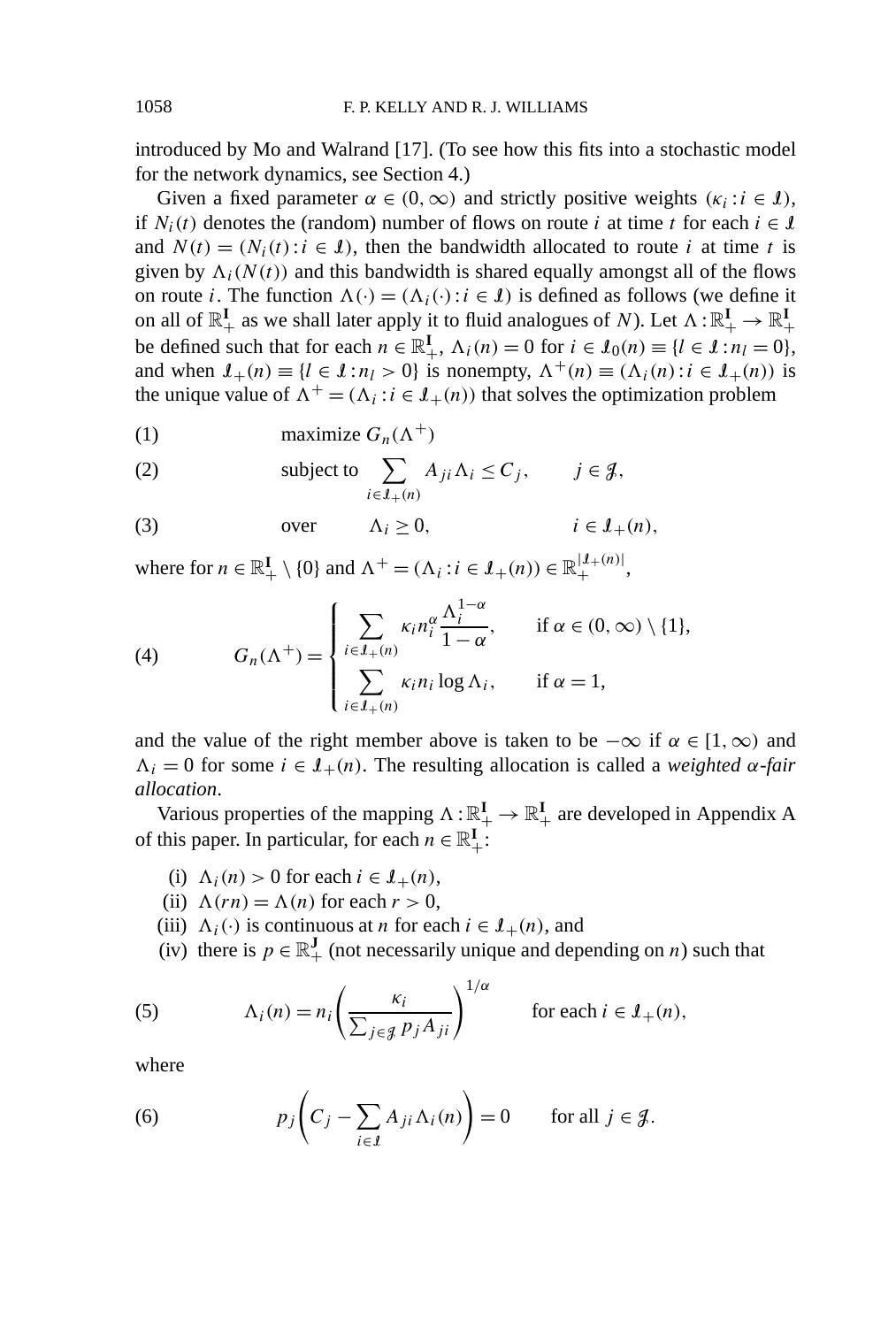The  $(p_i : j \in \mathcal{J})$  are Lagrange multipliers for the optimization problem (1)–(3), one for each of the capacity constraints (2). [Note that for each  $i \in I_+(n)$ , since  $\Lambda_i(n) > 0$  [by (i)] and  $n_i > 0$  (by definition), the fact that the representation (5) holds implies that  $p$  is such that the denominator in the right member of  $(5)$  does not vanish.]

When  $\kappa_i = 1, i \in \mathcal{I}$ , the cases  $\alpha \to 0, \alpha \to 1$  and  $\alpha \to \infty$  correspond respectively to an allocation which achieves maximum throughput, is *proportionally fair* or is *max–min fair* [2, 17]. Weighted *α*-fair allocations provide a tractable theoretical abstraction of decentralized packet-based congestion control algorithms such as TCP, the transmission control protocol of the Internet. Indeed, if  $\alpha = 2$ and  $\kappa_i$  is the reciprocal of the square of the round trip time on route *i*, then the formula (5) is a version of the *inverse square root law* familiar from studies of the throughput of TCP connections  $[11, 16, 18]$ . The relations  $(2)$  and  $(3)$ ,  $(5)$  and  $(6)$ and more refined versions of these relations, can be solved by iterative methods to give predictions of throughput, given the numbers of flows  $N(t)$  present at time  $t$ [7, 12, 20]. Given a distribution for  $N(t)$ , the overall network performance can be predicted. But a major difficulty with this approach is the choice of the distribution for  $N(t)$ . For example, if flows arrive on different routes as independent Poisson processes and if flows on a route remain in the system for independent and identically distributed holding periods, then the stationary distribution of the process *N* is easy to describe: the components are independent, each with a Poisson distribution, whatever the distribution of holding periods. This model is indeed used in [12] and might be appropriate for real-time flows whose time in the system is unaffected by their allocated bandwidth. But for many flows, for example, document transfers, their length of time in the system is affected by their allocated bandwidth, and this may produce correlations between the components of  $N(t)$ which need to be understood. Roberts and Massoulié [19] have begun the study of a stochastic model that captures this effect.

**4. Stochastic model.** An active flow on route *i* corresponds to the continuous transmission of a document through the resources used by route *i*. Transmission is assumed to occur simultaneously through all resources on route *i*. The number of active flows on route *i* at time *t* is denoted by  $N_i(t)$ . The stochastic process  $N = \{(N_1(t), \ldots, N_{\mathbf{I}}(t)), t \geq 0\}$  is assumed to be a Markov process with state space  $\mathbb{Z}_+^{\mathbf{I}}$  and infinitesimal transition rates  $q : \mathbb{Z}_+^{\mathbf{I}} \times \mathbb{Z}_+^{\mathbf{I}} \to \mathbb{R}$  given by

(7)  $q(n,m) = v_i$  if  $m = n + e_i$ ,

(8)  $q(n, m) = \mu_i \Lambda_i(n)$  if  $m = n - e_i, n_i \ge 1$ ,

(9)  $q(n,m) = 0$  otherwise,

for each  $n, m \in \mathbb{R}^I_+$ ,  $i \in I$ , where, for each  $i, v_i > 0$  and  $\mu_i > 0$  are fixed constants, and  $e_i$  is the **I**-dimensional unit vector whose *i*th component is 1 and whose other components are all zero.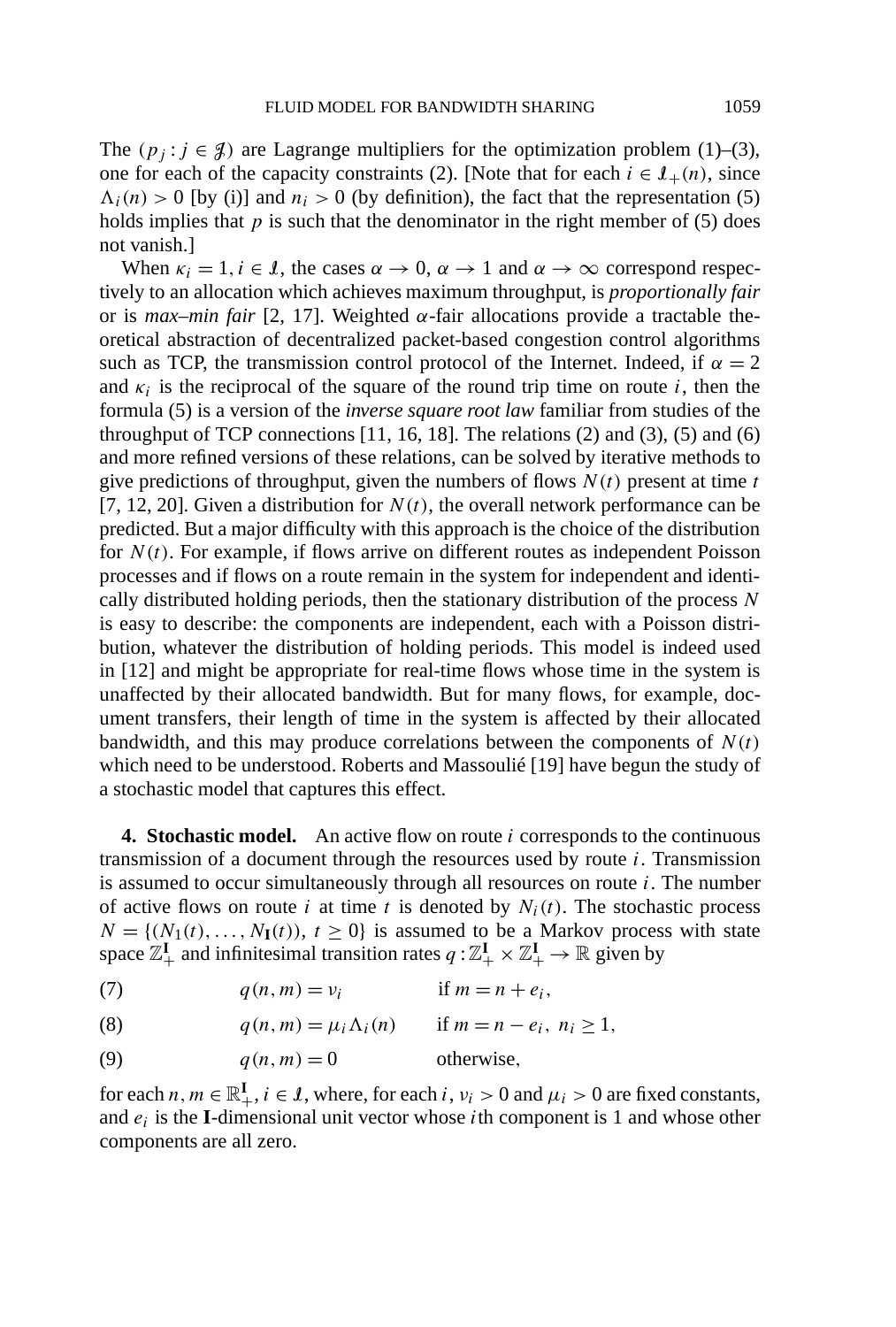This corresponds to a model where new flows arrive on route *i* according to a Poisson process of rate  $v_i$ ; for *i* such that  $N_i(t) \neq 0$ ,  $\Lambda_i(N(t))/N_i(t)$  is the bandwidth allocated to each active flow on route *i* at time *t*; and a flow on route *i* transfers a document whose size is exponentially distributed with parameter  $\mu_i$ . This is the model of Roberts and Massoulié [19] with exponential document sizes.

From the results of de Veciana, Lee and Konstantopoulos [9] and Bonald and Massoulié [2], we know that the Markov chain *N* is positive recurrent if

(10) 
$$
\sum_{i \in \mathcal{I}} A_{ji} \rho_i < C_j, \qquad j \in \mathcal{J},
$$

where  $\rho_i = v_i/\mu_i$  for all  $i \in \mathcal{I}$ . These are natural constraints:  $\rho_i$  is the average load produced by route *i*, and we can identify the ratio of the two sides of the inequality  $(10)$  as the *traffic intensity* at resource *j*. Indeed, condition  $(10)$  is necessary for positive recurrence of *N*. For a proof, suppose that *N* is positive recurrent and fix  $j \in \mathcal{J}$ . The virtual waiting time  $V_j(t)$  for resource *j* at time *t* is the amount of time, measured from time *t* onwards, that it would take to complete the transfer of all of the documents that are being transmitted through resource *j* at time *t*, assuming that external arrivals are turned off after time *t*, that is, no new documents are accepted for transmission after time *t*, and that all other resources are given infinite capacity, that is,  $C_k = +\infty$  for all  $k \neq j$ , after time *t*. The virtual waiting time thus measures the time it would take for resource *j* to become idle if there were no more arrivals after time *t* and if resource *j* could work at full capacity from time *t*. Suppose that the network starts empty. The positive recurrence of *N* implies that the mean time for the virtual waiting time process  $V_i$ to return to zero (after first moving away from zero) is finite. Consider another network with the same features as the original one, except that  $C_k = +\infty$  for all  $k \neq j$ . Let  $\tilde{V}_j$  denote the virtual waiting time process for resource *j* in this network. When the same arrival and document size processes are used for the two networks,  $\tilde{V}_j(t) \leq V_j(t)$  for all *t*. In particular, the mean time for  $\tilde{V}_j$  to return to zero must be finite. Now,  $\tilde{V}_j$  is equivalent in distribution to the virtual waiting time process for a multiclass single server queueing system operating under a work conserving service discipline. This system has one queue for each *i* such that  $A_{ii} = 1$ . The queue associated with such an *i* has an infinite capacity buffer, Poisson arrivals at rate  $v_i$ , i.i.d. exponential service times with a mean of  $1/\mu_i$ , and the server serves at a maximum rate of  $C_j$ . The virtual waiting time process for this queueing system is the same for all work conserving service disciplines and it is well known that the mean time for this process to return to zero is finite if and only if  $\sum_{i \in I} A_{ji} \rho_i < C_j$ . Since *j* was arbitrary, it follows that (10) must hold.

It is an open question whether, in the generalization of the above model to allow arbitrarily (rather than exponentially) distributed document sizes, the condition (10) is sufficient for stability.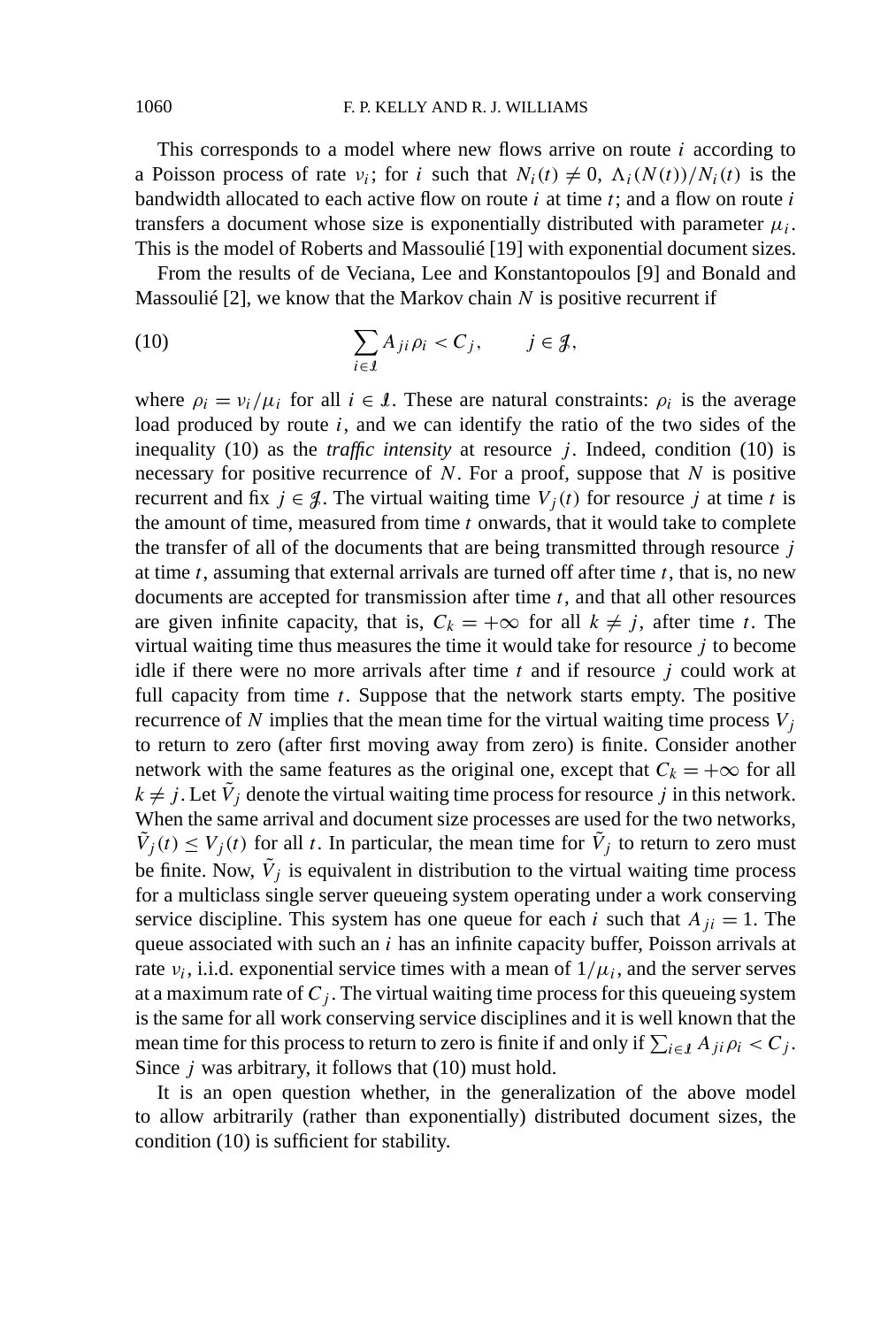**5. Main results.** Our aim in this paper is to begin to explore the behavior of the Markov chain  $\{N(t), t \geq 0\}$  when

(11) 
$$
\sum_{i \in \mathcal{I}} A_{ji} \rho_i \leq C_j, \qquad j \in \mathcal{J},
$$

and some of the constraints are saturated, that is, some of the resources are in heavy traffic. Thus, we henceforth assume that (11) holds and that

(12) 
$$
\mathcal{J}_* \equiv \left\{ j \in \mathcal{J} : \sum_{i \in \mathcal{I}} A_{ji} \rho_i = C_j \right\} \neq \varnothing.
$$

Let  $J_* = |\mathcal{J}_*|$  and without loss of generality assume that the first  $|J_*|$  elements of  $\beta$  correspond to the set  $\mathcal{J}_*$ .

Here, we focus on understanding the behavior of fluid model solutions, which can be thought of as formal limits of the stochastic process *N* under law of large numbers scaling. The following notions are used in the definition below. A function  $f = (f_1, \ldots, f_I) : [0, \infty) \to \mathbb{R}^I_+$  is absolutely continuous if each of its components  $f_i$ :  $[0, \infty) \to \mathbb{R}_+$ ,  $i = 1, \ldots, I$ , is absolutely continuous. A *regular point* for an absolutely continuous function  $f:[0,\infty) \to \mathbb{R}^I_+$  is a value of  $t \in [0,\infty)$  at which each component of  $f$  is differentiable. [Since  $\dot{f}$  is absolutely continuous, almost every time  $t \in [0, \infty)$  is a regular point for f.

DEFINITION 5.1. A fluid model solution is an absolutely continuous function  $n:[0,\infty) \to \mathbb{R}^I_+$  such that at each regular point *t* for *n*(·), we have for each  $i \in I$ ,

(13) 
$$
\frac{d}{dt}n_i(t) = \begin{cases} v_i - \mu_i \Lambda_i(n(t)), & \text{if } n_i(t) > 0, \\ 0, & \text{if } n_i(t) = 0, \end{cases}
$$

and for each  $j \in \mathcal{J}$ ,

(14) 
$$
\sum_{i \in \mathcal{I}_+(n(t))} A_{ji} \Lambda_i(n(t)) + \sum_{i \in \mathcal{I}_0(n(t))} A_{ji} \rho_i \leq C_j,
$$

where  $I_+(n(t)) = \{i \in I : n_i(t) > 0\}$  and  $I_0(n(t)) = \{i \in I : n_i(t) = 0\}.$ 

Motivation for this definition is given in Appendix B through a fluid limit result. For the moment, we observe that if  $n<sub>i</sub>(t) > 0$ , then the right-hand side of (13) is the infinitesimal drift of  $N_i(t)$  when  $N_i(t) > 0$  [cf. (7) and (8)]. On the other hand, if  $n_i(t) = 0$  and *t* is a regular point for  $n(\cdot)$ , then the derivative of  $n_i(\cdot)$  at *t* is forced to be zero since  $n_i(s) \ge 0$  for all  $s \ge 0$ —to see this, consider the left- and righthand derivatives of  $n_i(\cdot)$  at *t*. This property may seem counterintuitive, however, this phenomenon is common in fluid models for queueing systems. It reflects the fact that a fluid model solution is obtained as a (formal) law of large numbers limit from the original stochastic model, and consequently a fluid model solution state  $n \in \mathbb{R}^I_+$ , for which  $n_i = 0$  can be the limit of rescaled states in the stochastic model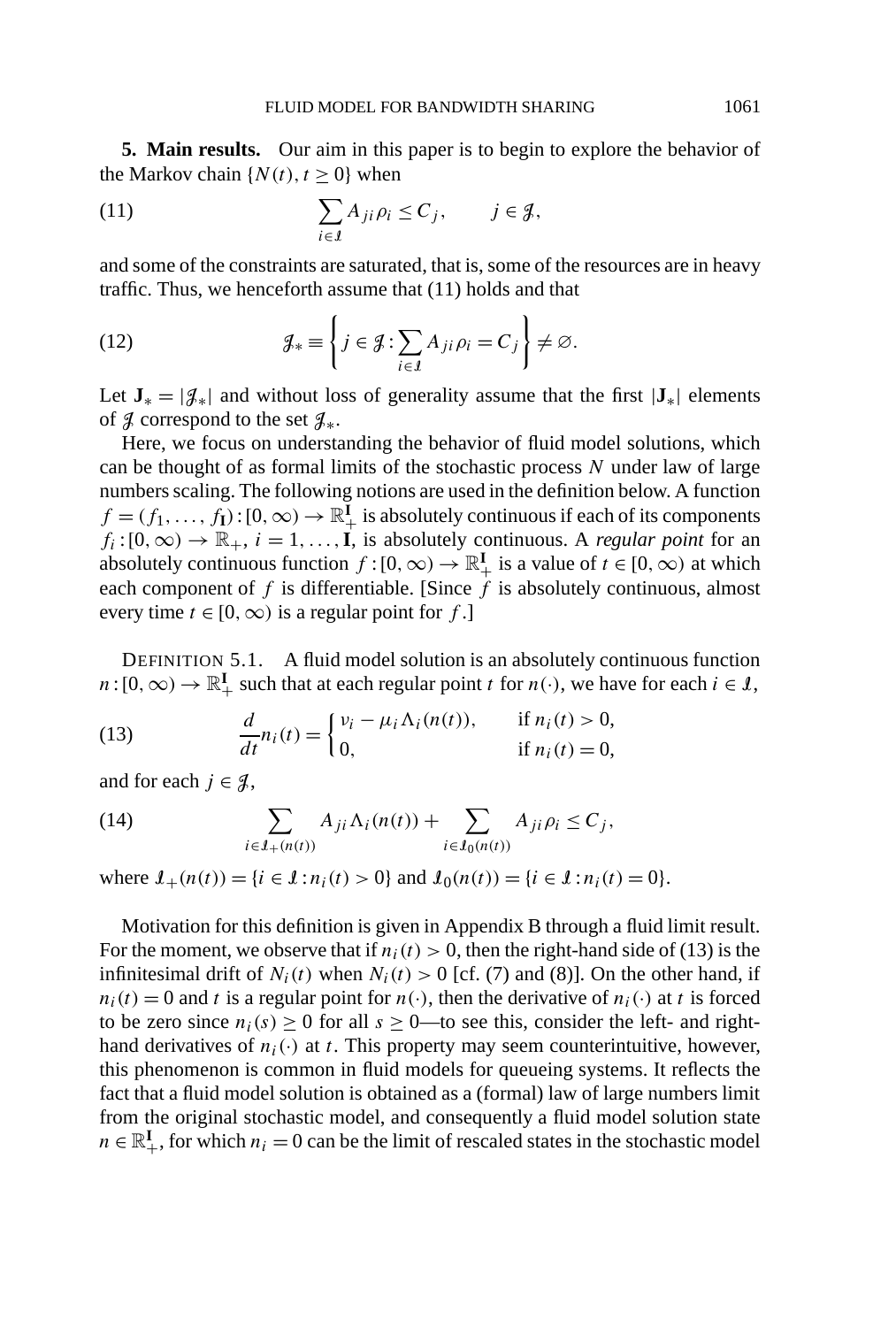where the *i*th component is at or near zero. The inequality (14) is derived from the fact that, in the stochastic model, the cumulative unused capacity for each resource is a nondecreasing process. As in the derivation of the differential equation (13), some care is needed here in treating routes *i*, for which  $n<sub>i</sub>(t) = 0$ . One might paraphrase (14) as saying that the total fluid model bandwidth allocation for each resource cannot exceed its capacity, where the allocation to any route *i* satisfying  $n_i(t) = 0$  is  $\rho_i$  at time *t*. For a more detailed justification, we refer the reader to Theorem B.1 and its proof.

Following Bramson [5], we now define an invariant manifold for fluid model solutions.

DEFINITION 5.2. A state  $n_0 \in \mathbb{R}^I_+$  is called invariant if there is a fluid model solution  $n(\cdot)$  such that  $n(t) = n_0$  for all  $t \ge 0$ . Let  $\mathcal{M}_{\alpha}$  denote the set of all invariant states. We call  $\mathcal{M}_{\alpha}$  the invariant manifold.

The following is a simple characterization of  $\mathcal{M}_{\alpha}$ .

**LEMMA 5.1.** *The set of invariant states,*  $\mathcal{M}_{\alpha}$ *, is given by* 

(15) 
$$
\{n \in \mathbb{R}^I_+ : \Lambda_i(n) = \rho_i \text{ for all } i \in \mathcal{I}_+(n)\}.
$$

PROOF. Let  $\mathcal{N}_{\alpha}$  denote the set in (15). Note that  $\mathcal{M}_{\alpha}$  and  $\mathcal{N}_{\alpha}$  are nonempty since they both contain the origin in  $\mathbb{R}^I_+$ .

To show that  $\mathcal{M}_{\alpha} \subset \mathcal{N}_{\alpha}$ , suppose that  $n_0 \in \mathcal{M}_{\alpha}$ . If  $n_0 = 0$ , then it follows trivially that  $n_0 \in \mathcal{N}_{\alpha}$ . If  $n_0 \neq 0$ , then there is a fluid model solution  $n(\cdot)$  satisfying  $n(t) = n_0$  for all  $t \ge 0$  and so it follows from (13) that

(16) 
$$
\Lambda_i(n_0) = \rho_i \quad \text{for all } i \in \mathcal{I}_+(n_0).
$$

Conversely, to show that  $\mathcal{N}_{\alpha} \subset \mathcal{M}_{\alpha}$ , suppose that  $n_0 \in \mathcal{N}_{\alpha}$ . Then, by (11),  $n(t) = n_0$  for all  $t \ge 0$  satisfies (13) and (14) for all  $t$  and all  $i \in I$ ,  $j \in J$ , and so  $n(\cdot)$  is a valid fluid model solution. Hence  $n_0$  is in  $\mathcal{M}_\alpha$ .  $\square$ 

The following alternative characterization of the invariant states will also be used. It is proved in Section 6.

THEOREM 5.1. *A state*  $n \in \mathbb{R}^I_+$  *is an invariant state if and only if there is*  $q \in \mathbb{R}^{\mathbf{J}_*}_{+}$  such that

(17) 
$$
n_i = \rho_i \left( \frac{\sum_{j \in \mathcal{J}_*} q_j A_{ji}}{\kappa_i} \right)^{1/\alpha} \quad \text{for all } i \in \mathcal{I}.
$$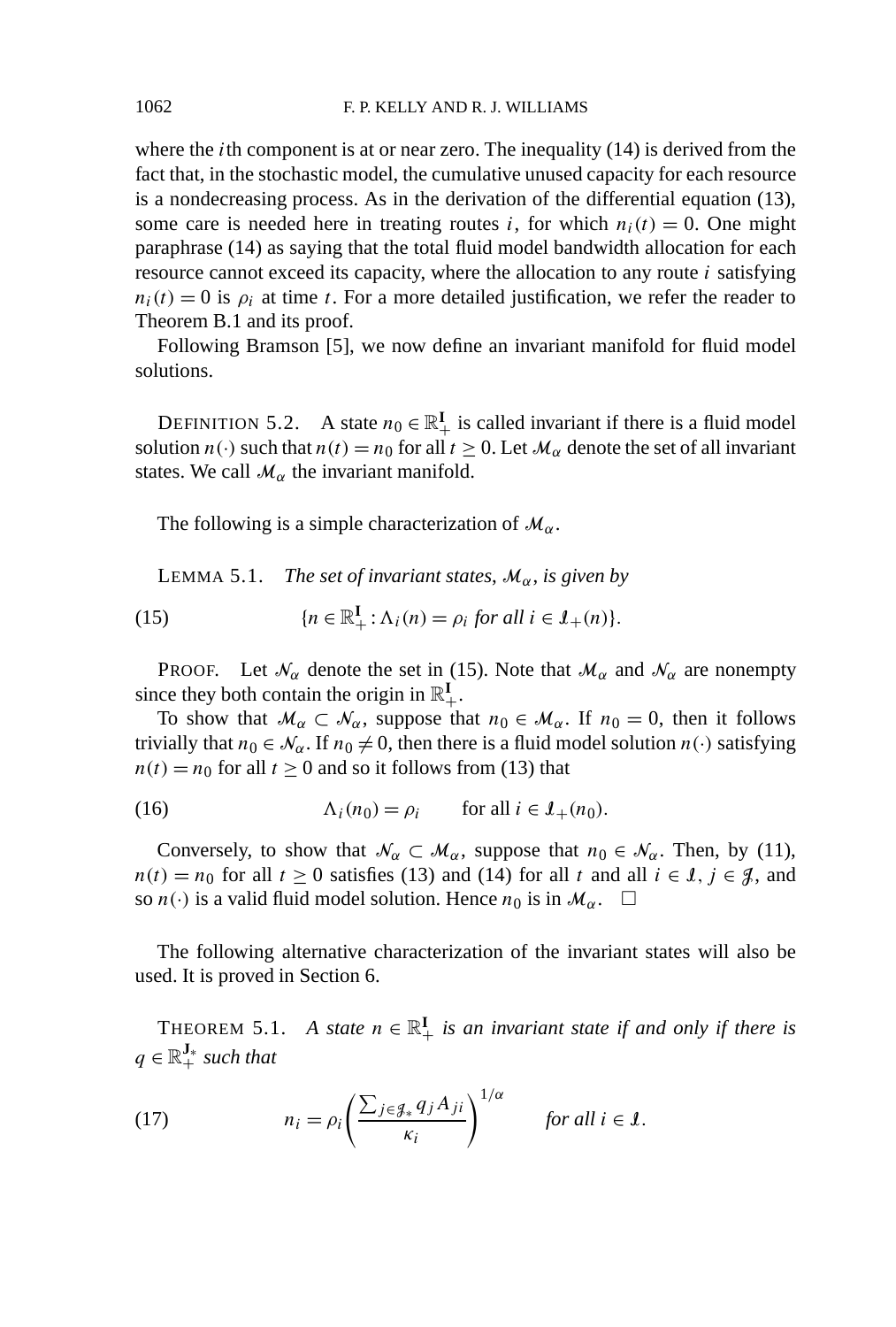REMARK 5.1. In fact, as examination of the proof of the above theorem reveals, for an invariant state  $n$ , there is a one-to-one correspondence between the vectors *q* appearing in the above representation of *n* and the Lagrange multipliers *p* appearing in the characterization of  $\Lambda^+(n)$  given in Lemma A.4 [see also (5) and (6)]. This correspondence is obtained by taking the entries of *q* to be given by the entries of *p* with indices  $j \in \mathcal{J}_*$  and noting that the other entries in *p* are necessarily zero.

For each  $n \in \mathbb{R}^I_+$ , we define the distance of *n* from  $\mathcal{M}_{\alpha}$  as

(18) 
$$
d(\mathcal{M}_{\alpha}, n) = \inf\{\|v - n\| : v \in \mathcal{M}_{\alpha}\}.
$$

The following theorem shows that, starting in any compact set, fluid model solutions converge uniformly towards the invariant manifold. This theorem is proved in Section 6.

THEOREM 5.2. *Fix*  $R \in (0, \infty)$  *and*  $\varepsilon > 0$ . *There is a constant*  $T_{R,\varepsilon} < \infty$  *such that for each fluid model solution*  $n(\cdot)$  *satisfying*  $||n(0)|| \leq R$  *we have* 

(19) 
$$
d(\mathcal{M}_{\alpha}, n(t)) < \varepsilon \quad \text{for all } t > T_{R,\varepsilon}.
$$

In the course of proving Theorem 5.2, in Section 6, we prove the following (see Theorem 5.3) alternative characterization of invariant states. For this, define  $w(n) = (w_j(n) : j \in \mathcal{J}_*)$  for  $n \in \mathbb{R}^{\mathbf{I}}_+$  to be given by

(20) 
$$
w_j(n) = \sum_{i \in \mathcal{I}} A_{ji} \frac{n_i}{\mu_i}, \qquad j \in \mathcal{J}_*.
$$

We call *w(n)* the *workload* associated with *n*. Let

(21) 
$$
F(n) = \frac{1}{\alpha + 1} \sum_{i \in \mathcal{I}} v_i \kappa_i \mu_i^{\alpha - 1} \left(\frac{n_i}{v_i}\right)^{\alpha + 1} \quad \text{for all } n \in \mathbb{R}_+^{\mathbf{I}}.
$$

This function *F* was used in [2] as a Lyapunov function to show positive recurrence of *N* under the conditions (10). An intuitive interpretation of the function  $F$  is as follows. If the the number of flows on each route is fixed and given by the components of  $n \in \mathbb{R}^I_+$ , then by Little's law  $n_i/v_i$  is the mean time that a flow on route *i* spends in the system and the time a flow on route *i* spends in the system is exponentially distributed with mean  $n_i/v_i$ . The  $(\alpha + 1)$ st moment of this random variable is  $\Gamma(\alpha + 2)(n_i/v_i)^{\alpha+1}$ , where  $\Gamma(\cdot)$  is the usual Gamma function. Thus, given  $n$ ,  $F(n)$  can be interpreted as a weighted sum over the routes, where for route *i*, the summand is the weight  $v_i \kappa_i \mu_i^{\alpha-1} / (\alpha+1) \Gamma(\alpha+2)$  times the  $(\alpha+1)$ st moment of the amount of time spent in the system by a flow on that route.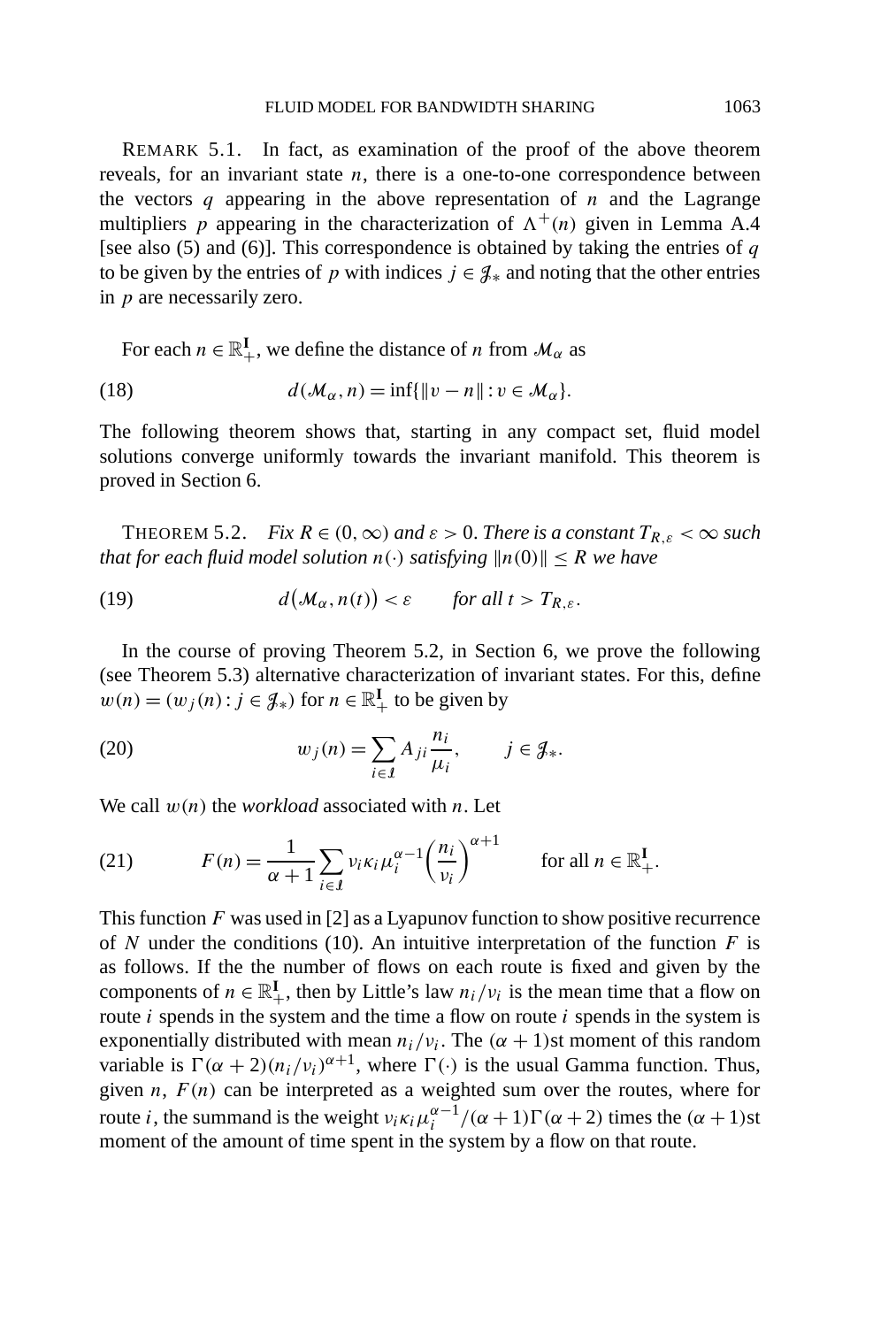For  $w \in \mathbb{R}^{\mathbf{J}_{*}}_{+}$ , define  $\Delta(w)$  to be the unique value of  $n \in \mathbb{R}^{\mathbf{I}}_{+}$  that solves the following optimization problem:

(22)

\n
$$
\text{subject to } \sum_{i \in \mathcal{I}} A_{ji} \frac{n_i}{\mu_i} \ge w_j, \qquad j \in \mathcal{J}_*,
$$
\n
$$
\text{over } n_i \ge 0, \qquad i \in \mathcal{I}.
$$

REMARK 5.2. Since *A* has full row rank and its only entries are zeros and ones, for each  $w \in \mathbb{R}^{J_*}$ , the feasible set of the optimization problem (22) is nonempty, and then since *F* is nonnegative on  $\mathbb{R}_+^{\mathbf{I}}$  and  $F(n) \to \infty$  as  $||n|| \to \infty$ , (22) has an optimal solution. By the strict convexity of  $F$ , this solution is unique.

THEOREM 5.3. *A vector*  $n \in \mathbb{R}^I_+$  *is an invariant state if and only if*  $n =$  $\Delta(w(n))$ .

The map  $\Delta$  :  $\mathbb{R}^{\mathbf{J}_*}_+ \to \mathbb{R}^{\mathbf{I}}_+$  plays an analogous role for the flow-level model of [19] to the lifting maps occuring in Bramson's work [3, 4] on the asymptotic behavior of fluid models associated with multiclass queueing networks operating under certain head-of-the-line service disciplines. It is natural to conjecture that one might prove a state space collapse theorem for the flow-level model in an analogous manner to that in [5], and extend the diffusion approximation results developed for multiclass queueing networks in [21], to prove a diffusion approximation for the flow-level model. This suggests that, under suitable rescaling and initial conditions, a diffusion approximation for the **J**∗-dimensional workload process  $W = \{W(t): t \geq 0\}$  defined by

(23) 
$$
W_j(t) = \sum_{i \in I} A_{ji} \frac{N_i(t)}{\mu_i}, \qquad j \in \mathcal{J}_*,
$$

is likely to be a reflecting Brownian motion  $\tilde{W}$  living in the *workload cone* 

(24) W*<sup>α</sup>* = *A*∗*M*−1M*α,*

where  $M = \text{diag}(\mu)$ ,  $A_*$  is the  $J_* \times I$  matrix obtained from A by eliminating those rows of *A* that are not indexed by elements of  $\mathcal{J}_*$ , and

(25) 
$$
\mathcal{M}_{\alpha} = \left\{ n \in \mathbb{R}_{+}^{I} : n_{i} = \rho_{i} \left( \frac{\sum_{j \in \mathcal{J}_{*}} q_{j} A_{ji}}{\kappa_{i}} \right)^{1/\alpha}, \right. \\ i \in \mathcal{I}, \text{ for some } q \in \mathbb{R}_{+}^{J_{*}} \right\}.
$$

Here the direction of reflection on the boundary surface corresponding to  $q_j = 0$ is the unit vector pointing in the direction of the positive *j* th coordinate axis.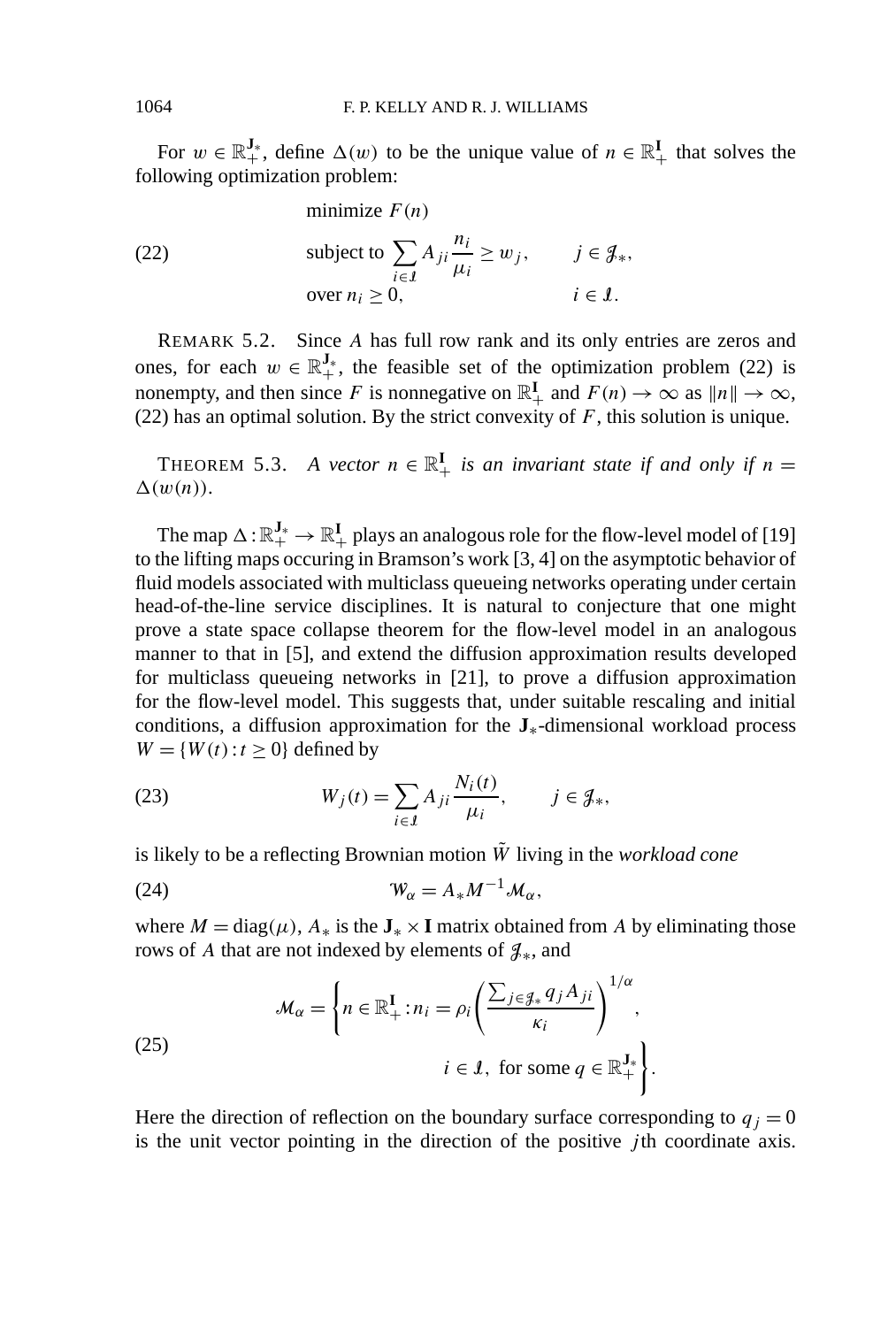Furthermore, state space collapse should yield an approximation  $\tilde{N}$  for *N*, under diffusion scaling, where  $\tilde{N} = \Delta(\tilde{W})$ . This conjecture will be pursued in a subsequent work.

To illustrate the conjecture, we consider the following simple example. Suppose that  $\mathcal{J} = \{1, 2\}$  and  $\mathcal{I} = \{\{1\}, \{2\}, \{1, 2\}\}\$ , corresponding to a linear network with two resources and three routes. Let *α* ∈ (0, ∞),  $κ<sub>i</sub> = μ<sub>i</sub> = 1$ , for  $i = 1, 2, 3, C<sub>j</sub> = 1$ for  $j = 1, 2$ , and  $\rho_1 + \rho_3 = \rho_2 + \rho_3 = 1$ . Then the state space for the diffusion  $\tilde{W}$ is the cone

$$
\mathcal{W}_{\alpha} = \{ (w_1, w_2) : w_1 = \rho_1 q_1^{1/\alpha} + \rho_3 (q_1 + q_2)^{1/\alpha},
$$
  

$$
w_2 = \rho_2 q_2^{1/\alpha} + \rho_3 (q_1 + q_2)^{1/\alpha}, \text{ for some } q_1 \ge 0, q_2 \ge 0 \},
$$

which, for all  $\alpha \in (0, \infty)$ , is the same as the cone

$$
\{(w_1, w_2): w_1 \ge 0, w_1 \rho_3 \le w_2 \le w_1 \rho_3^{-1}\}\
$$

pictured in Figure 1. Reflection occurs in the horizontal direction (corresponding to resource 1 incurring idleness) on the bounding face  $w_1 = w_2 \rho_3$ . The interpretation



FIG. 1. *The workload cone* W*α for a network with two resources*, *with workloads labelled w*1*, w*2, *and three routes, with traffic loads labelled*  $\rho_1$ ,  $\rho_2$ ,  $\rho_3$ . *Under the lifting map*  $\Delta$ , *points*  $(w_1, w_2)$  *on the boundary*  $w_1 = w_2 \rho_3$  *are mapped to points*  $(n_1, n_2, n_3)$ *, where*  $n_1 = 0$  (*and the corresponding*  $q \in \mathbb{R}^2_+$  *has*  $q_1 = 0$ ; *similarly, points*  $(w_1, w_2)$  *on the boundary*  $w_2 = w_1 \rho_3$  *are mapped to points*  $(n_1, n_2, n_3)$ , *where*  $n_2 = 0$  (*and the corresponding*  $q \in \mathbb{R}^2_+$  *has*  $q_2 = 0$ ).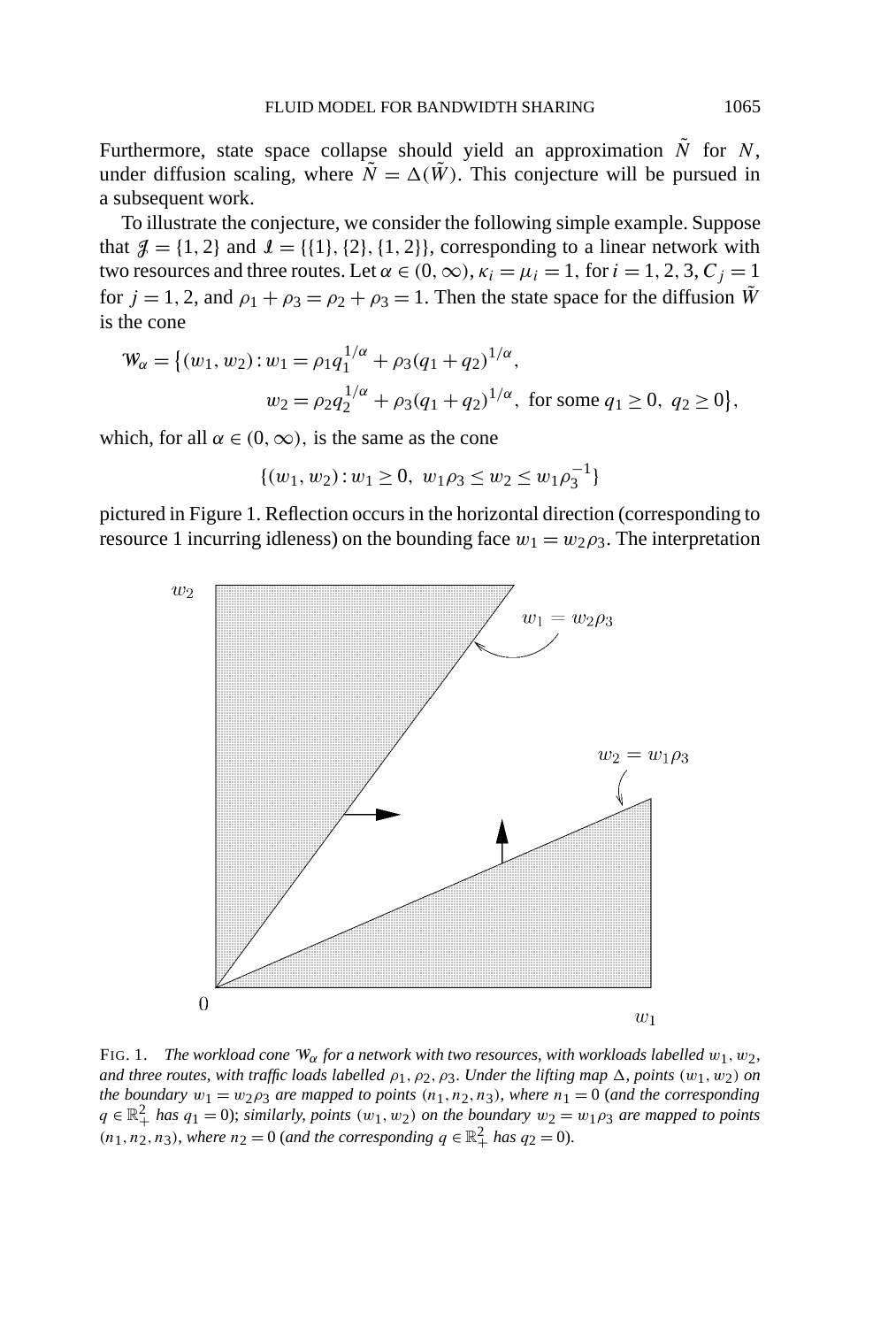of this is that although there is work for resource 1 within the system, congestion at resource 2 is preventing resource 1 from working at its full capacity. Similarly, vertical reflection (corresponding to resource 2 incurring idleness) on the bounding face  $w_2 = w_1 \rho_3$  is interpreted to mean that congestion at resource 1 is preventing resource 2 from working at its full capacity. Although the workload cone is the same for all  $\alpha \in (0, \infty)$  in this example, this will not be the case, in general, for higher-dimensional workloads.

## **6. Proofs: characterization of invariant states and convergence to the invariant manifold.**

PROOF OF THEOREM 5.1. It follows from Lemma 5.1 and the characterization of  $\Lambda^+(n)$  in terms of Lagrange multipliers given in Lemma A.4, that  $n \in \mathcal{M}_\alpha$ if and only if there is  $p \in \mathbb{R}^J_+$  such that

(26) 
$$
n_i = \rho_i \left( \frac{\sum_{j \in \mathcal{J}} p_j A_{ji}}{\kappa_i} \right)^{1/\alpha} \quad \text{for all } i \in \mathcal{I}_+(n)
$$

and for all  $j \in \mathcal{J}$ ,

(27) 
$$
p_j\left(C_j-\sum_{i\in\mathcal{I}_+(n)}A_{ji}\rho_i\right)=0.
$$

Note that for  $j \in \mathcal{J} \setminus \mathcal{J}_*, \sum_{i \in \mathcal{I}} A_{ji} \rho_i < C_j$  and so (27) holds for such a *j* if and only if  $p_j = 0$ . It follows that we can replace  $\mathcal{J}$  by  $\mathcal{J}_*$  and **J** by  $\mathbf{J}_*$  in the above characterization of invariant states. The characterization given in the theorem can now be deduced as follows.

First, consider an invariant state *n* and  $i \in \mathcal{I} \setminus \mathcal{I}_+(n)$ . Then  $n_i = 0$  and for any *j* ∈  $\mathcal{J}_*$  such that  $A_{ji} > 0$ , we have

(28) 
$$
\sum_{l \in \mathcal{I}_{+}(n)} A_{jl} \rho_l < \sum_{l \in \mathcal{I}} A_{jl} \rho_l = C_j,
$$

and so by (27), we must have  $p_j = 0$ . On combining the above, we see that

(29) 
$$
n_i = \rho_i \left( \frac{\sum_{j \in \mathcal{J}_*} p_j A_{ji}}{\kappa_i} \right)^{1/\alpha} \quad \text{for all } i \in \mathcal{I}.
$$

Thus, any invariant state has the form given in (17) with  $q_j = p_j$  for  $j \in \mathcal{J}_*$ .

Conversely, suppose that *n* is of the form given in (17) for some  $q \in \mathbb{R}^{\mathbf{J}_*}_+$ . Set *p<sub>j</sub>* = 0 for *j* ∈  $\mathcal{J} \setminus \mathcal{J}_*$  and *p<sub>j</sub>* = *q<sub>j</sub>* for *j* ∈  $\mathcal{J}_*$ . Then, (26) holds immediately with  $\mathcal{J}_*$  in place of  $\mathcal{J}_*$ , and so it suffices to show that *p* and *n* satisfy the complementarity condition (27) for each  $j \in \mathcal{J}_*$ . The only way that this can fail to hold is if there is *j* ∈  $\mathcal{J}_*$  and *i* ∈ *I* such that  $q_j > 0$ ,  $A_{ji} > 0$  and  $n_i = 0$ . But, by the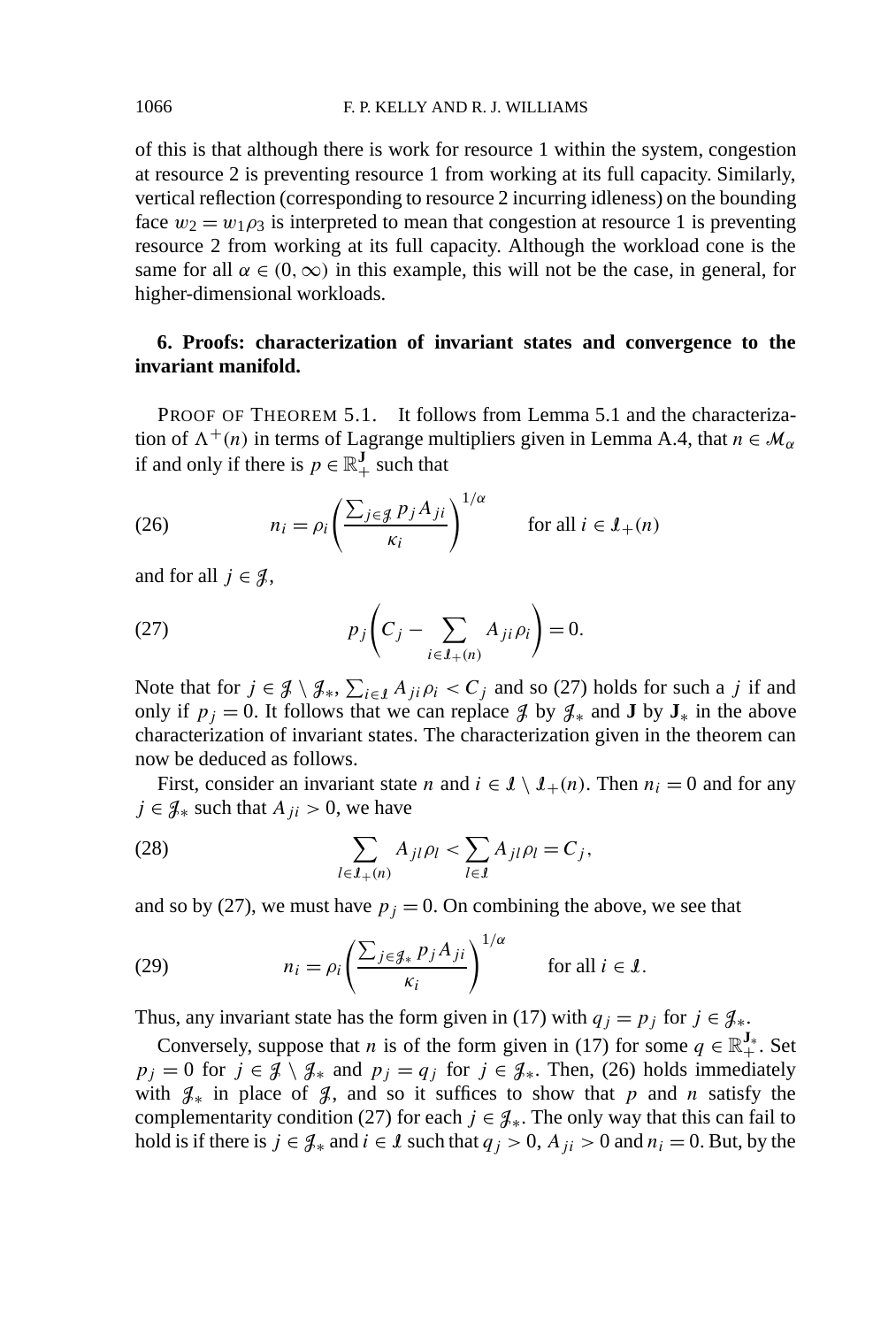representation (17),  $n_i = 0$  implies that  $q_j = 0$  for all  $j \in \mathcal{J}_*$  satisfying  $A_{ji} > 0$ . Thus, (27) must hold for all  $j \in \mathcal{J}_*$ .  $\square$ 

We need some preliminary lemmas before we can prove the other characterization of invariant states given by Theorem 5.3. For this, recall the definition of the function *F* from (21) in Section 5. For any fluid model solution  $n(\cdot)$ ,  $F(n(\cdot))$  is absolutely continuous and at each regular point  $t$  for  $n(\cdot)$ ,

(30) 
$$
\frac{d}{dt} F(n(t)) = \sum_{i \in \mathcal{I}} \frac{\partial F}{\partial n_i} \frac{d}{dt} n_i(t)
$$

(31) 
$$
= \sum_{i \in \mathcal{I}_+(n(t))} \frac{\kappa_i}{\nu_i} \left(\frac{\mu_i}{\nu_i}\right)^{\alpha-1} (n_i(t))^{\alpha} (\nu_i - \mu_i \Lambda_i(n(t)))
$$

(32) 
$$
= \sum_{i \in \mathcal{I}_+(n(t))} \kappa_i \left( \frac{\mu_i n_i(t)}{\nu_i} \right)^{\alpha} \left( \frac{\nu_i}{\mu_i} - \Lambda_i(n(t)) \right)
$$

$$
(33) \qquad \qquad = K(n(t)),
$$

where, for each  $n \in \mathbb{R}^{\mathbf{I}}_+$ ,

(34) 
$$
K(n) = \sum_{i \in I_+(n)} \kappa_i \left(\frac{\mu_i n_i}{\nu_i}\right)^{\alpha} \left(\frac{\nu_i}{\mu_i} - \Lambda_i(n)\right).
$$

Indeed,  $K(0) = 0$  and for  $n \in \mathbb{R}^I_+ \setminus \{0\}$ ,

(35) 
$$
K(n) = \nabla G_n(\Lambda^{+,*}(n)) \cdot (\Lambda^{+,*}(n) - \Lambda^+(n)),
$$

where  $\Lambda^+(n) = (\Lambda_i(n): i \in I_+(n)), \Lambda^{+,*}(n) = (\rho_i: i \in I_+(n)), \nabla G_n(\cdot)$  is the gradient of the function  $G_n(\cdot)$  defined in (4).

LEMMA 6.1. *The function K is continuous on*  $\mathbb{R}^I_+$  *and* 

(36) 
$$
K(n) \leq 0 \quad \text{for each } n \in \mathbb{R}^I_+,
$$

*where the inequality is strict unless n is an invariant state*.

PROOF. The continuity of *K* follows from the definition (34), combined with Lemma A.3 and the fact that the term indexed by  $i$  in the sum in (34) is small if  $n_i$ is near zero, since  $\Lambda(n)$  is bounded.

If  $n = 0$ ,  $K(n) = 0$  and 0 is an invariant state. Now suppose that  $n \neq 0$ . Then, by Lemma A.1,  $\Lambda^+(n)$  solves the optimization problem (1)–(3) on  $(0, \infty)^{|I+(n)|}$ . Since  $\Lambda^+ = \Lambda^{+, *}(n)$  is feasible for this problem and  $G_n(\Lambda^+)$  is concave as a function of  $\Lambda^+ \in (0, \infty)^{|I_+(n)|}$  with a strictly negative definite (diagonal) Hessian matrix of second partial derivatives at each point, it follows from  $(35)$  that  $K(n)$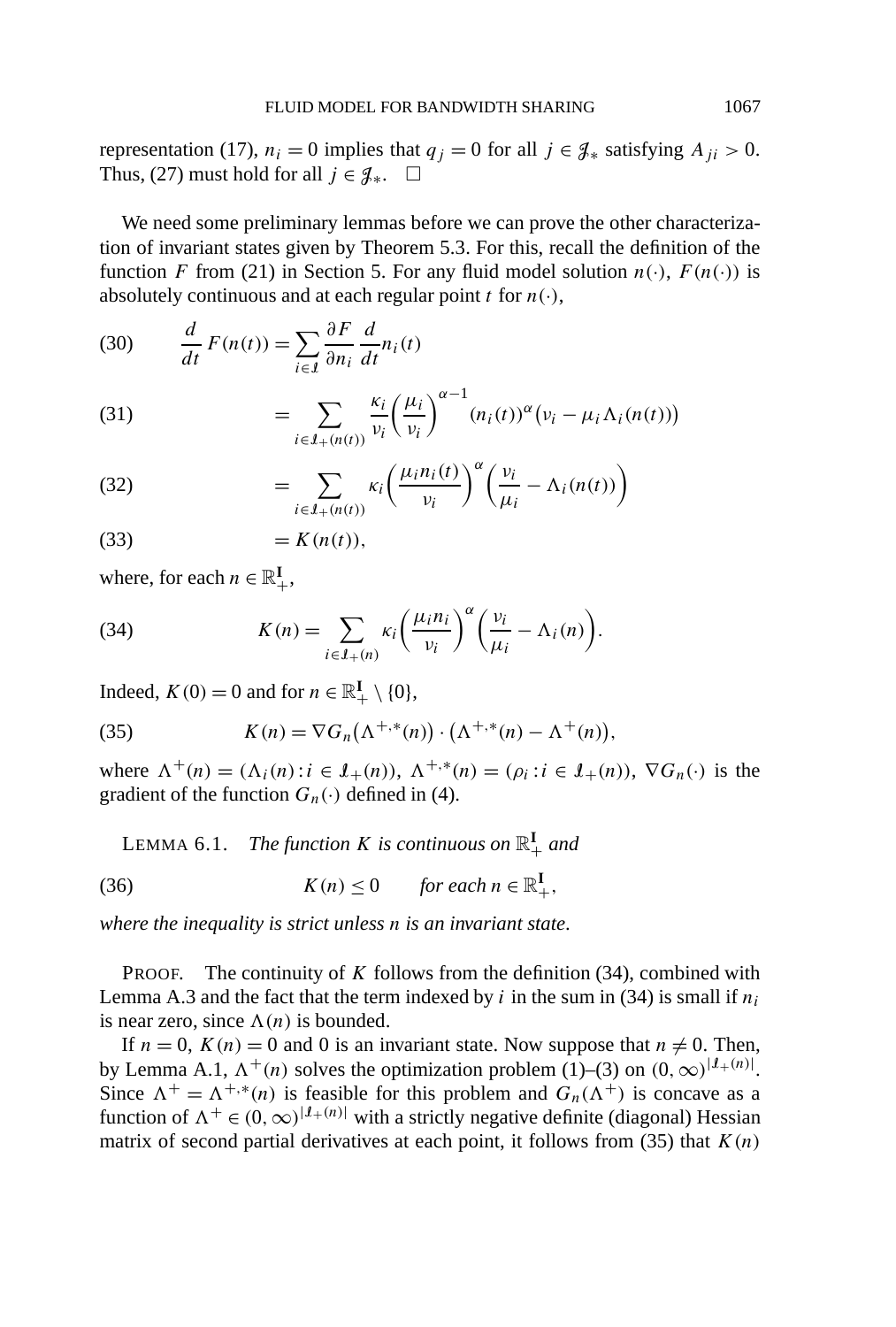is nonpositive and that it is strictly negative unless  $\Lambda^+(n) = \Lambda^{+,*}(n)$ . More precisely, by (35) and Taylor's theorem with remainder, for  $v = \Lambda^+(n) - \Lambda^{+, *}(n)$ ,

$$
-K(n) = \nabla G_n(\Lambda^{+,*}(n)) \cdot v
$$
  
=  $G_n(\Lambda^+(n)) - G_n(\Lambda^{+,*}(n)) - \frac{1}{2}v \cdot (\nabla^2 G_n)(\tilde{\Lambda})v,$ 

for some  $\tilde{\Lambda}$  lying on the line segment between  $\Lambda^+(n)$  and  $\Lambda^{+,*}(n)$  and where  $(\nabla^2 G_n)(\cdot)$  denotes the Hessian matrix for  $G_n(\cdot)$ . By the optimality of  $\Lambda^+(n)$ ,  $G_n(\Lambda^+(n)) \geq G_n(\Lambda^{+,*}(n))$ , and by the strict negative definiteness of  $(\nabla^2 G_n)(\tilde{\Lambda})$ , it follows that the last line above is nonnegative and it is strictly positive unless  $v = 0$ . By Lemma 5.1,  $v = \Lambda^+(n) - \Lambda^{+,*}(n) = 0$  if and only if *n* is an invariant state.  $\square$ 

COROLLARY 6.1. At any regular point *t* for a fluid model solution  $n(\cdot)$ , we *have*

(37) 
$$
\frac{d}{dt}F(n(t)) = K(n(t)) \leq 0,
$$

*where the inequality is strict unless*  $n(t) \in M_\alpha$ .

PROOF. This follows from Lemma 6.1 and (30)–(33).  $\Box$ 

For each  $n \in \mathbb{R}^I_+$ , let  $w(n) = (w_j(n) : j \in \mathcal{J}_*)$  be defined by (20).

LEMMA 6.2. *For any fluid model solution*  $n(\cdot)$ ,  $t \to w_i(n(t))$  *is a nondecreasing function of*  $t \in [0, \infty)$  *for each*  $j \in \mathcal{J}_*$ .

**PROOF.** Consider a fluid model solution  $n(\cdot)$ . Since  $n(\cdot)$  is absolutely continuous, then so is the linear function  $w(n(\cdot))$  of  $n(\cdot)$ . From (13) and (14) satisfied by a fluid model solution, at a regular point *t* for  $n(\cdot)$ , we have for each *j* ∈  $\mathcal{J}_*,$ 

(38) 
$$
\frac{d}{dt}w_j(n(t)) = \sum_{i \in J_+(n(t))} A_{ji} (\rho_i - \Lambda_i(n(t))),
$$

and (14) holds. Now, for  $j \in \mathcal{J}_*,$ 

(39) 
$$
C_j = \sum_{i \in I} A_{ji} \rho_i,
$$

and on substituting this into (14) we obtain

(40) 
$$
\sum_{i \in \mathcal{I}_+(n(t))} A_{ji} \Lambda_i(n(t)) \leq \sum_{i \in \mathcal{I}_+(n(t))} A_{ji} \rho_i \quad \text{for all } j \in \mathcal{J}_*,
$$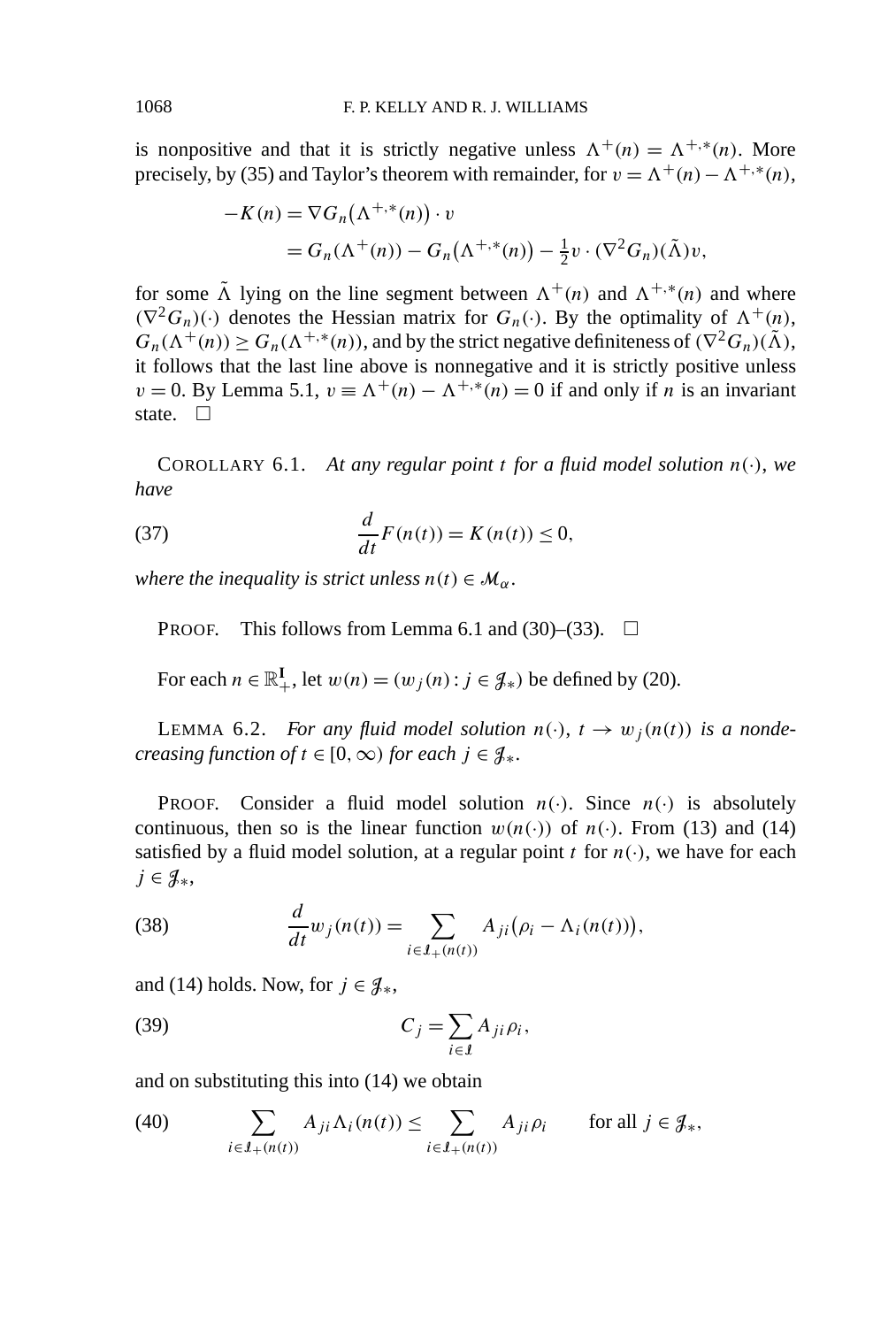and when combined with (38) this yields

(41) 
$$
\frac{d}{dt}w_j(n(t)) \ge 0 \quad \text{for all } j \in \mathcal{J}_*.
$$

Since  $w_i(n(\cdot))$  is obtained by integrating its almost everywhere defined derivative, it follows that  $w_j(n(\cdot))$  is a nondecreasing function for each  $j \in \mathcal{J}_*$ . □

For each  $w \in \mathbb{R}_+^{J_*}$ , define  $\underline{F}(w)$  to be the optimal value attained in the optimization problem (22) and recall, from Section 5, the definition of  $\Delta(w)$  as the optimizing value of *n*.

LEMMA 6.3. *The functions*  $\underline{F} : \mathbb{R}^{\mathbf{J}_*}_+ \to \mathbb{R}_+$  and  $\Delta : \mathbb{R}^{\mathbf{J}_*}_+ \to \mathbb{R}^{\mathbf{I}}_+$  are continuous. *In addition,*  $\underline{F}$  *is a nondecreasing function, that is, if w and*  $\tilde{w}$  *are two vectors*  $in \mathbb{R}_+^{\mathbf{J}_*}$  *such that*  $w \leq \tilde{w}$ *, then*  $\underline{F}(w) \leq \underline{F}(\tilde{w})$ *.* 

**PROOF.** To prove the continuity of the functions  $\overline{F}$  and  $\Delta$ , consider a sequence  $\{w_m, m = 1, 2, ...\}$  in  $\mathbb{R}^{J_*}_+$  converging to some  $w \in \mathbb{R}^{J_*}_+$ . By the growth property of *F* that  $F(n) \to \infty$  as  $||n|| \to \infty$ , and the full row rank and nonnegativity assumptions on *A*,  $\{\Delta(w_m), m = 1, 2, ...\}$  is bounded. Let  $\tilde{n}$  be any cluster point of this sequence. Then,  $\tilde{n}$  satisfies the constraints of the optimization problem (22) and, by the continuity of *F*,  $F(\Delta(w_{m_k})) \to F(\tilde{n})$  as  $k \to \infty$  for some subsequence  ${m_k}$  of  ${m}$ . By the feasibility of  $\tilde{n}$ ,  $F(\tilde{n}) \ge F(\Delta(w))$ . We claim that  $\tilde{n} = \Delta(w)$ .

For a proof by contradiction, suppose that  $\tilde{n} \neq \Delta(w)$ . Then, by the strict convexity of *F*,  $\varepsilon \equiv F(\tilde{n}) - F(\Delta(w)) > 0$ , and by the continuity of *F*, there is  $\delta > 0$  such that  $F(n) < F(\Delta(w)) + \varepsilon = F(\tilde{n})$  for all  $n \in \mathbb{R}^I_+$  satisfying  $||n - \Delta(w)|| < \delta$ .

Since  $w_m \to w$  as  $m \to \infty$  and A has full row rank, there is  $\hat{n} \in \mathbb{R}^I_+$  such that  $\|\hat{n} - \Delta(w)\| < \delta$  and  $A_*M^{-1}\hat{n} \geq w_m$  for all *m* sufficiently large. [Here  $A_*$  is the **J**<sup>∗</sup> × **I** matrix of rank **J**<sup>∗</sup> obtained from *A* by eliminating those rows of *A* that are not indexed by  $\mathcal{J}_*$  and  $M = \text{diag}(\mu)$ .] To see this, let  $A^{\dagger}$  be a  $\mathbf{I} \times \mathbf{J}_*$  matrix that is a right inverse for  $A^*M^{-1}$ , that is,  $A^*M^{-1}A^{\dagger} = I$ , where *I* denotes the **J**<sup>∗</sup> × **J**<sup>∗</sup> identity matrix. By the definition of  $\Delta(w)$ ,  $A^*M^{-1}\Delta(w) \geq w$  and so, since  $w_m \to w$  as  $m \to \infty$ , there is  $m(\delta)$  sufficiently large that for all  $m \ge m(\delta)$ ,

$$
A_*M^{-1}\Delta(w)\geq w_m-\frac{\delta}{2\sqrt{\mathbf{J}_*}\|A^{\dagger}\|}\mathbf{1},
$$

where **1** denotes the **J**∗-dimensional vector whose components are all 1's. Let  $u = \frac{\delta}{2\sqrt{\mathbf{J}_*||A^{\dagger}||}} A^{\dagger}$ **1**. Note that  $||u|| \leq \frac{\delta}{2}$  and  $A_* M^{-1}u = \frac{\delta}{2\sqrt{\mathbf{J}_*||A^{\dagger}||}}$ **1**. Define  $\hat{n} =$  $\Delta(w) + \tilde{u}$ , where  $\tilde{u}_i = |u_i|$  for  $i \in \mathcal{I}$ . Then,  $\hat{n} \in \mathbb{R}^I_+$ ,  $\|\hat{n} - \Delta(w)\| = \|\tilde{u}\| = \|u\| < \delta$ and, since *A*∗*M*−<sup>1</sup> has nonnegative entries,

$$
A_* M^{-1} \hat{n} \ge A_* M^{-1} \Delta(w) + A_* M^{-1} u \ge w_m
$$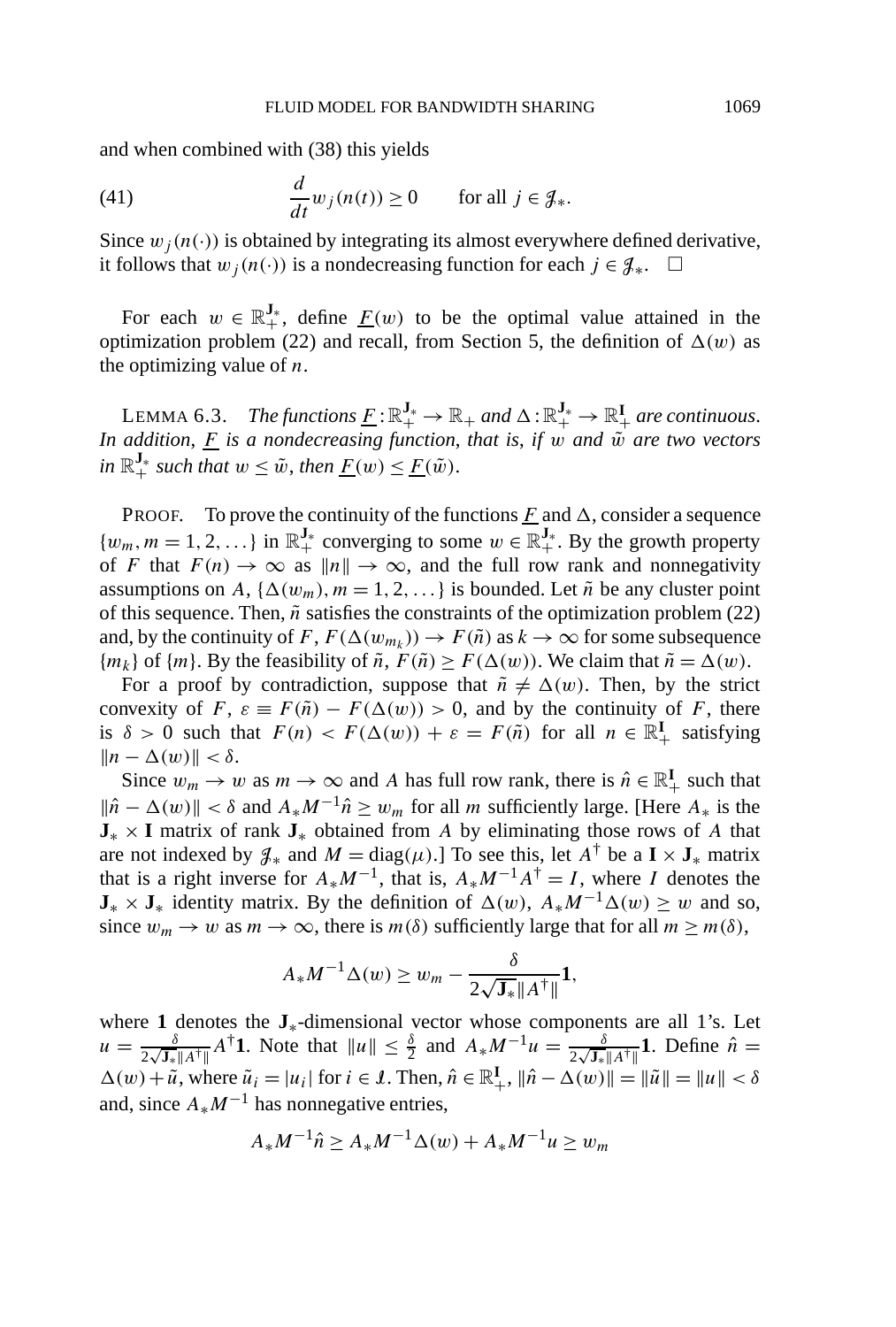for all  $m \ge m(\delta)$ , as desired.

For  $m > m(\delta)$ ,  $\hat{n}$  is feasible for the optimization problem (22) with  $w_m$ in place of *w*, and since  $\Delta(w_m)$  is optimal for this problem, it follows that  $F(\hat{n}) \ge F(\Delta(w_m))$ . Hence,  $F(\hat{n}) \ge \lim_k F(\Delta(w_{m_k})) = F(\tilde{n})$ . But this yields a contradiction, since  $F(\hat{n}) < F(\tilde{n})$  as  $\|\hat{n} - \Delta(w)\| < \delta$ . Thus,  $\tilde{n} = \Delta(w)$ , and since  $\tilde{n}$  was an arbitrary cluster point of  $\{\Delta(w_m), m = 1, 2, ...\}$ , it follows that this sequence converges to  $\Delta(w)$ , and

$$
\underline{F}(w) = F(\Delta(w)) = \lim_{m} F(\Delta(w_m)) = \lim_{m} \underline{F}(w_m).
$$

This implies the continuity of  $\Delta$  and  $\overline{F}$ .

The nondecreasing property of  $\underline{F}$  follows from the fact that, for  $w$  and  $\tilde{w}$  in  $\mathbb{R}^{\mathbf{J}_+}_+$ satisfying  $w \leq \tilde{w}$ , any feasible solution for the problem (22) with  $\tilde{w}$  in place of w is feasible for the original problem with  $w$ .  $\square$ 

We have the following characterization of the optimal solutions of (22).

LEMMA 6.4. *For each*  $w \in \mathbb{R}^{J_*}_+$ , *a vector*  $n \in \mathbb{R}^{I}_+$  *is the unique optimal solution of* (22) *if and only if there is*  $p \in \mathbb{R}^{\mathbf{J}_{\ast}}_{+}$  *such that for each i*  $\in$   $\ell$ ,

(42) 
$$
n_{i} = \rho_{i} \left( \frac{\sum_{j \in \mathcal{J}_{*}} p_{j} A_{ji}}{\kappa_{i}} \right)^{1/\alpha}
$$

*and for each*  $j \in \mathcal{J}_{*}$ ,

(43) 
$$
p_j \left( \sum_{i \in I} A_{ji} \frac{n_i}{\mu_i} - w_j \right) = 0
$$

*and*

(44) 
$$
\sum_{i \in I} A_{ji} \frac{n_i}{\mu_i} \ge w_j.
$$

PROOF. Fix  $w \in \mathbb{R}^{\mathbf{J}_*}_+$ . For  $n \in \mathbb{R}^{\mathbf{I}}_+$  and  $p \in \mathbb{R}^{\mathbf{J}_*}_+$ , let

(45) 
$$
L(n, p) = F(n) + \sum_{j \in \mathcal{J}_*} p_j \left( w_j - \sum_{i \in \mathcal{I}} A_{ji} \frac{n_i}{\mu_i} \right).
$$

Suppose that  $n \in \mathbb{R}^I_+$  is the unique optimal solution of (22). Since *A* has full row rank, no row of *A* contains all zeros. Recall that *A* only contains zeros and ones. It follows that there is  $v \in \mathbb{R}^I_+$  such that  $\sum_{i \in I} A_{ji} \frac{v_i}{\mu_i} > w_j$  for each  $j \in J_*$ . Thus, Slater's constraint qualification (cf. [8], page 236) is satisfied and by the necessity theory of Lagrange multipliers (cf. [15], Theorem 1, page 217), there is  $p \in \mathbb{R}^{\mathbf{J}_*}_+$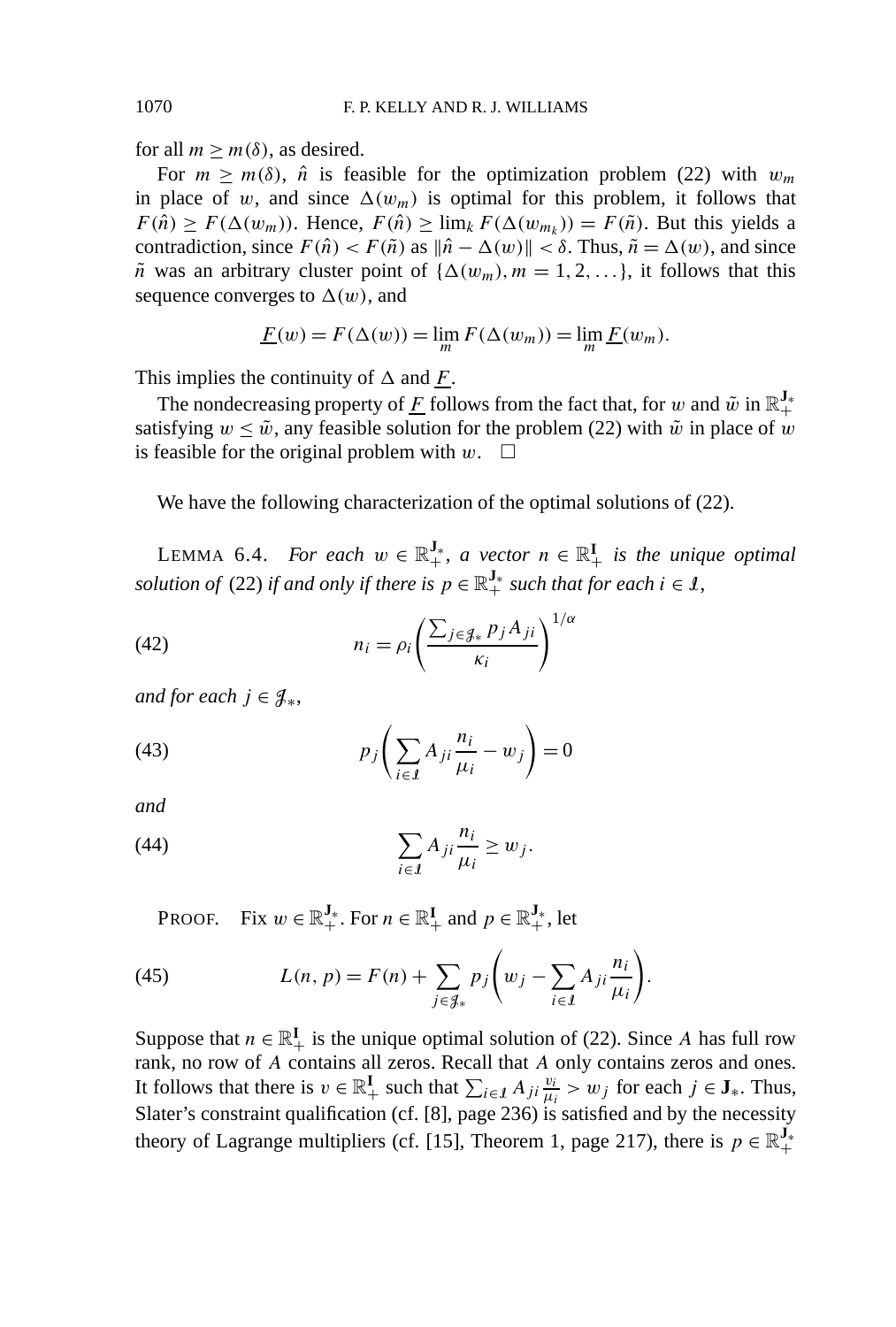such that *n* minimizes  $L(\cdot, p)$  over  $\mathbb{R}^I_+$  and (43) holds for all  $j \in \mathcal{J}_*$ . Now,  $L(\cdot, p)$ is continuously differentiable and so for each  $i \in \mathcal{I}$  we have

(46) 
$$
\frac{\partial L}{\partial n_i}(n, p) \ge 0,
$$

where the inequality is an equality when  $n_i > 0$ . If  $n_i > 0$ , this yields (42) immediately. If  $n_i = 0$ , this yields

(47) 
$$
0 = n_i \ge \rho_i \left( \frac{\sum_{j \in \mathcal{J}_*} p_j A_{ji}}{\kappa_i} \right)^{1/\alpha}.
$$

Since *p* has nonnegative components, it follows that the above holds with equality. Thus, (42) holds for all  $i \in \mathcal{I}$ . Inequality (44) holds for each  $j \in \mathcal{J}_*$ , since *n* is feasible for (22).

Conversely, suppose that  $n \in \mathbb{R}^I_+$  and  $p \in \mathbb{R}^{J_*}_+$  satisfy (42)–(44). Then

(48) 
$$
\frac{\partial L}{\partial n_i}(n, p) = 0 \quad \text{for all } i \in \mathcal{I},
$$

and it follows from the strict convexity of *F* that *n* is a global minimum for  $L(\cdot, p)$ over  $\mathbb{R}^I_+$ . By (44), *n* is feasible for (22) and for any other feasible  $\tilde{n} \in \mathbb{R}^I_+$  we have

(49) 
$$
F(n) = L(n, p) \le L(\tilde{n}, p) \le F(\tilde{n}),
$$

where we have used (43), the feasibility of  $\tilde{n}$  and the fact that  $p \in \mathbb{R}^{\mathbf{J}_*}_+$ . Thus, *n* is optimal for  $(22)$ .  $\Box$ 

We can now prove Theorem 5.3.

PROOF OF THEOREM 5.3. By Theorem 5.1,  $n \in \mathbb{R}^I_+$  is an invariant state if and only if there is  $p = q \in \mathbb{R}^{J_*}$  such that (42) holds for all  $i \in I$ . Note that if  $w = w(n)$ , then (43) and (44) automatically hold for all  $j \in \mathcal{J}_*$ . Thus, on combining the above with Lemma 6.4, we see that  $n \in \mathbb{R}^I_+$  is an invariant state if and only if *n* is the unique optimal of (22) with  $w = w(n)$ . The latter is equivalent to  $n = \Delta(w(n))$ .  $\Box$ 

For the proof of the convergence result, Theorem 5.2, we introduce the following function *H* and prove some of its elementary properties. For each  $n \in \mathbb{R}^{\mathbf{I}}_+$ , let

(50) 
$$
H(n) = F(n) - \underline{F}(w(n)).
$$

LEMMA 6.5. *The function*  $H:\mathbb{R}_+^{\mathbf{I}}\to\mathbb{R}$  *is continuous. Furthermore, it is zero on the set of invariant states,*  $\mathcal{M}_{\alpha}$ *, and it is strictly positive on*  $\mathbb{R}^{\mathbf{I}}_+ \setminus \mathcal{M}_{\alpha}$ .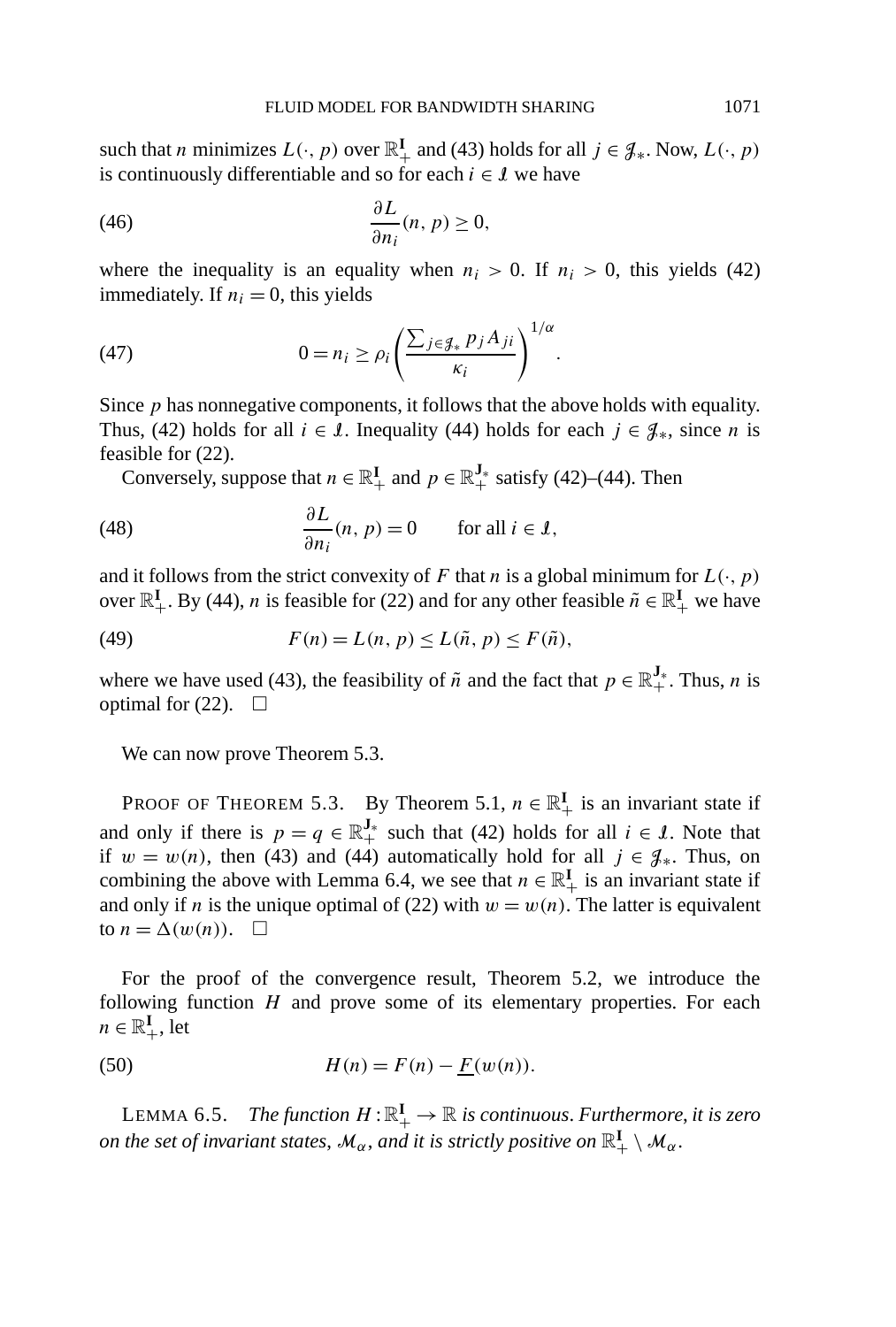PROOF. The continuity of *H* on  $\mathbb{R}^I_+$  follows from the facts that *F* is clearly continuous, *F* is continuous by Lemma 6.3 and the linear function  $w(\cdot)$  is continuous.

Since  $n \in \mathbb{R}^I_+$  is feasible for (22) with  $w = w(n)$ , we have  $F(n) \ge \underline{F}(w(n))$  and hence  $H(n) \geq 0$ . Furthermore,  $H(n) = 0$  if and only if *n* is the optimal solution for (22) with  $w = w(n)$ , that is, if and only if  $n = \Delta(w(n))$ . The latter occurs if and only if *n* is an invariant state by Theorem 5.3.  $\Box$ 

LEMMA 6.6. *For any fluid model solution*  $n(\cdot)$ ,  $t \to H(n(t))$  *is a nonincreasing function of*  $t \in [0, \infty)$ .

PROOF. By Corollary 6.1,  $F(n(t)) = F(n(0)) + \int_0^t K(n(s)) ds$  is a nonincreasing function of *t*, and, by the combination of Lemmas 6.2 and 6.3,  $F(w(n(t))$ is a nondecreasing function of *t*, and so it follows that  $H(n(t)) = F(n(t))$  –  $F(w(n(t)))$  is a nonincreasing function of *t*.  $\Box$ 

REMARK 6.1. A stronger form of Lemma 6.6, which shows that  $H(n(t))$  is strictly decreasing at times where  $n(t) \notin \mathcal{M}_{\alpha}$  will be developed and used in the proof of Theorem 5.2 given below.

PROOF OF THEOREM 5.2. Fix  $R \in (0, \infty)$  and  $\varepsilon > 0$ . Let  $\hat{F}(R) = \sup\{F(v) : v \in \mathbb{R}^I_+, \|v\| \le R\}.$ 

Since *F* is continuous on  $\mathbb{R}^I_+$ ,  $\hat{F}(R)$  is finite. For any fluid model solution  $n(\cdot)$ satisfying  $||n(0)|| \le R$ , on integrating (37) we see that  $F(n(t)) \le F(n(0))$  for all  $t \geq 0$ . The fact that  $F(n) \to \infty$  as  $||n|| \to \infty$  implies that there is a closed ball *B* (depending on *R*) in  $\mathbb{R}^I_+$  that is centered at the origin and of finite radius such that  $F(v) > \hat{F}(R)$  for all  $v \in B^c$ , where  $B^c$  denotes the complement of B in  $\mathbb{R}^I_+$ . Combining the above, we see that for any fluid model solution  $n(\cdot)$  satisfying  $||n(0)||$  ≤ *R*, we have  $n(t)$  ∈ *B* for all  $t \in [0, \infty)$ .

Let

(51) 
$$
D = \{v \in B : d(\mathcal{M}_{\alpha}, v) \geq \varepsilon\}.
$$

Note that *D* depends on *R* and  $ε$ . By Lemma 6.5, the function *H* is continuous and strictly positive on the compact set *D*. It follows that  $\delta \equiv \inf\{H(v): v \in D\}$  is strictly positive, and the set  $\ddot{D} \equiv \{v \in B : H(v) \ge \delta\}$  contains *D*. Moreover, since *H* is zero on  $\mathcal{M}_{\alpha}$ ,  $\tilde{D}$  does not meet  $\mathcal{M}_{\alpha}$ .

Consider a fluid model solution  $n(\cdot)$  satisfying  $||n(0)|| \leq R$ . Let  $\tilde{T}(n) = \inf\{t \geq 0\}$  $0:n(t) \notin \tilde{D}$ . Since  $n(\cdot)$  remains in *B* for all time, it follows that if  $\tilde{T}(n) < \infty$ , then  $n(\cdot)$  exits  $\tilde{D}$  by violating the constraint  $H(n(\cdot)) \geq \delta$ . Then, since  $H(n(\cdot))$  is a nonincreasing function (by Lemma 6.6), it follows that  $n(t) \notin \overline{D}$  for all  $t > \overline{T}(n)$ .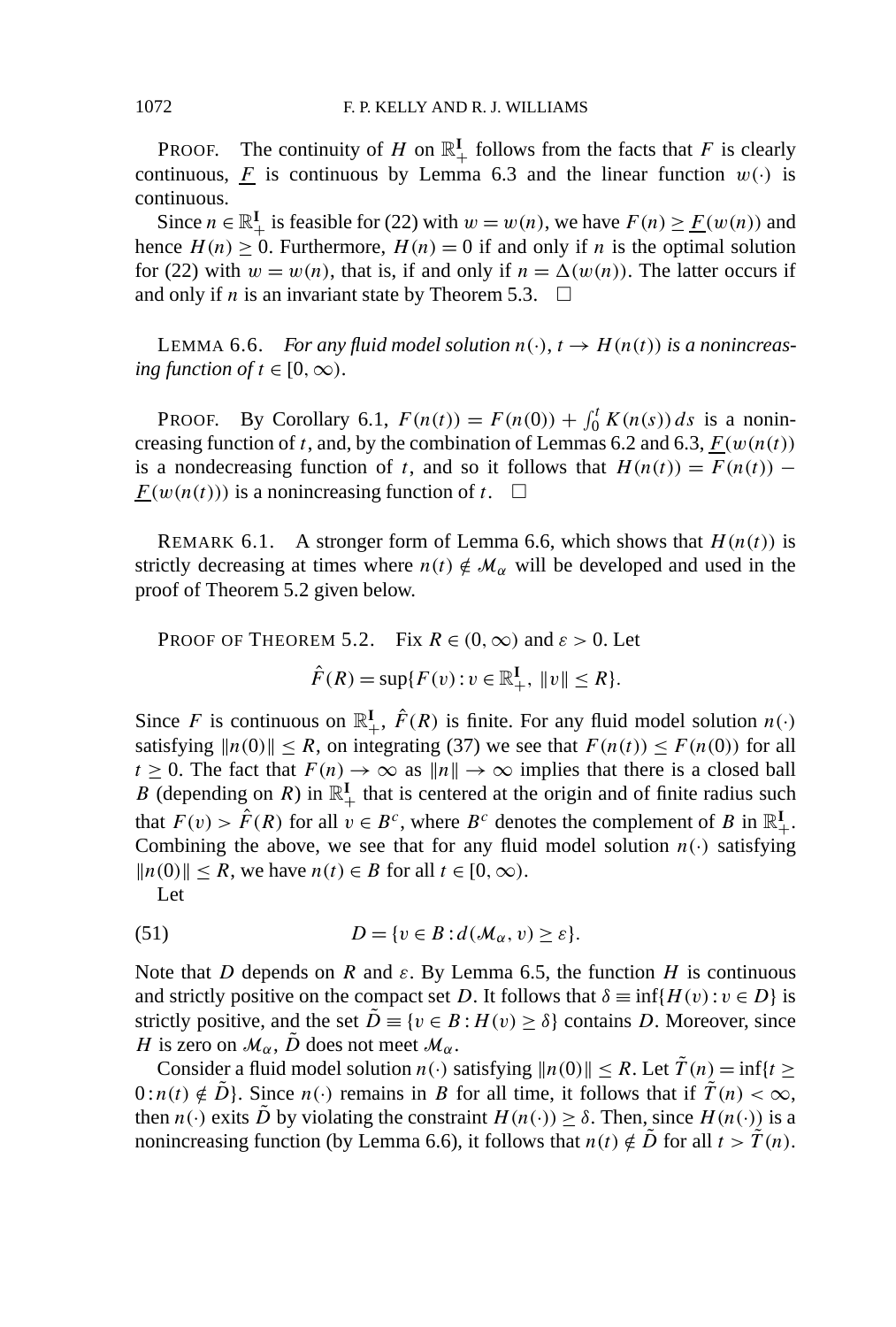Consequently, since  $D \subset \tilde{D}$ , we have  $d(\mathcal{M}_{\alpha}, n(t)) < \varepsilon$  for all  $t > \tilde{T}(n)$ . We now develop an upper bound on  $\tilde{T}(n)$ . For  $0 \le t \le \tilde{T}(n)$ ,

(52) 
$$
H(n(t)) - H(n(0)) \leq F(n(t)) - F(n(0))
$$

(53) 
$$
= \int_0^t K(n(s)) ds,
$$

where we have used the nondecreasing property of  $F(w(n(\cdot)))$  for the first line, and Corollary 6.1 for the second line. By Lemma 6.1, *K* is continuous and strictly negative off the manifold  $\mathcal{M}_{\alpha}$ . It follows that there is  $C_{R,\varepsilon} > 0$  such that *K* is bounded above by  $-C_{R,\varepsilon}$  on the compact set  $\tilde{D}$  which does not meet  $\mathcal{M}_{\alpha}$ . Then, the above yields

*T (n)* ˜ ≤ *H*¯ (54) *R/CR,ε,*

where  $\overline{H}_R = \sup \{ H(v) : ||v|| \le R \} < \infty$ , and the desired result follows.  $\Box$ 

### APPENDIX A

**Properties of the bandwidth sharing policy.** For each  $n \in \mathbb{R}^I_+ \setminus \{0\}$  and  $\Lambda^+ \in \mathbb{R}_+^{\vert \mathcal{I}_+(n) \vert}$ , recall the definition of  $G_n(\Lambda^+)$  from (4).

LEMMA A.1. *For each*  $n \in \mathbb{R}_+^{\mathbf{I}} \setminus \{0\}$ , *there is a unique optimal solution*  $\Lambda^+(n) = (\Lambda_i : i \in \mathcal{I}_+(n))$  of (1)–(3); each of its components is strictly positive *and uniformly bounded by*  $C^* = \max_{j \in \mathcal{J}} C_j$ .

PROOF. Fix  $n \in \mathbb{R}^I_+ \setminus \{0\}$ . If  $\alpha \in (0, 1)$ , the objective function  $G_n(\Lambda^+)$  is continuous and strictly concave as a function of  $\Lambda^+ = (\Lambda_i : i \in I_+(n))$  on the compact set

(55) 
$$
\left\{\Lambda^+:\Lambda_i\geq 0 \text{ for all } i\in\mathcal{I}_+(n), \sum_{i\in\mathcal{I}_+(n)} A_{ji}\Lambda_i\leq C_j \text{ for all } j\in\mathcal{J}\right\}.
$$

It follows that the maximum of the objective function is achieved on this set, and by the strict concavity, the maximizing point is unique. Furthermore, since the derivative of the objective function with respect to  $\Lambda_i$  diverges to  $+\infty$  as  $\Lambda_i \downarrow 0$ for each  $i \in I_+(n)$ , the maximizing point must have strictly positive components, that is, the maximum cannot occur with one of the  $\Lambda_i$ ,  $i \in \mathcal{I}_+(n)$ , equal to zero.

For  $\alpha \in [1, \infty)$ , by convention, the objective function takes the value  $-\infty$ whenever  $\Lambda_i = 0$  for some  $i \in \mathcal{I}_+(n)$ . Thus, any optimal solution to (1)–(3) has all components strictly positive. In fact, if we let  $c = \min_{j \in \mathcal{J}} C_j / |\mathcal{I}|$ , then the  $|I_{+}(n)|$ -dimensional vector  $\tilde{\Lambda}^{+}$  with all components set equal to *c* satisfies the constraints in  $(1)$ –(3). By combining the fact that the feasible set for  $(1)$ –(3) is bounded with the fact that the objective function diverges to  $-\infty$  as  $\Lambda_i \to 0$  for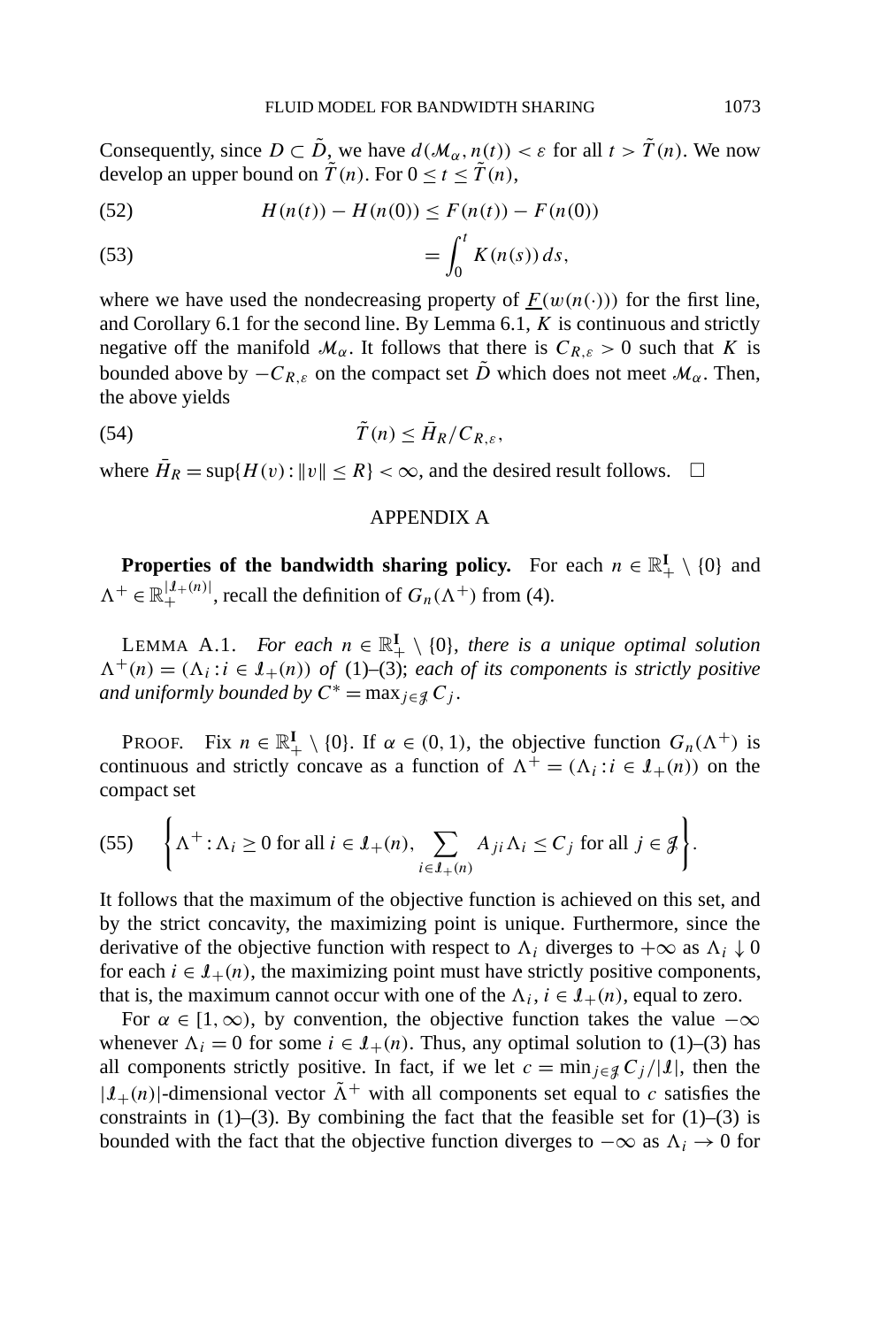any  $i \in \mathcal{I}_+(n)$ , we may conclude that there is  $\delta > 0$  such that for all  $\Lambda^+ = (\Lambda_i : i \in$  $I_{+}(n)$ ) satisfying the constraints in (1)–(3) and such that  $\Lambda_i < \delta$  for at least one  $i \in I_{+}(n)$ , we have  $G_n(\Lambda^+) < G_n(\tilde{\Lambda}^+)$ . It follows that any optimal solution of  $(1)$ – $(3)$  must be in the compact set

(56) 
$$
\left\{\Lambda^+ : \delta \leq \Lambda_i \text{ for all } i \in \mathcal{I}_+(n), \sum_{i \in \mathcal{I}_+(n)} A_{ji} \Lambda_i \leq C_j \text{ for all } j \in \mathcal{J}\right\}.
$$

Since the objective function is continuous and strictly concave on this compact set, it has a unique maximum there, which is the optimal solution of (1)–(3).

Since for each  $i \in \mathcal{I}$ , there is  $j \in \mathcal{J}$ , such that  $A_{ji} = 1$ , it follows that  $\Lambda_i^+(n) \leq$  $C^* = \max_{i \in \mathcal{I}} C_i$  for all  $i \in \mathcal{I}_+(n)$ .  $\square$ 

In the following lemmas,  $\Lambda : \mathbb{R}^I_+ \to \mathbb{R}^I_+$  is as defined in Section 3.

LEMMA A.2. Fix 
$$
n \in \mathbb{R}^I_+
$$
. Then,  $\Lambda(rn) = \Lambda(n)$  for all  $r > 0$ .

PROOF. Fix  $r > 0$ . Note that  $\mathcal{I}_+(n) = \mathcal{I}_+(rn)$  and so  $\Lambda_i(n) = \Lambda_i(rn) = 0$ for all  $i \in I_0(n) = I \setminus I_+(n)$ . Also, for  $\Lambda^+ \in \mathbb{R}_+^{|I_+(n)|}$ ,  $G_{rn}(\Lambda^+) = r^{\alpha}G_n(\Lambda^+)$ [for all  $\alpha \in (0, \infty)$ ], and since the constraints in (1)–(3) do not involve *n*, it follows that the optimal solution  $\Lambda^+(rn)$  for the objective function  $G_{rn}(\cdot)$  is the same as the optimal solution  $\Lambda^+(n)$  for the objective function  $G_n(\cdot)$ , and hence  $\Lambda^+(rn) = \Lambda^+(n)$ .  $\Box$ 

LEMMA A.3. *For each*  $i \in \mathcal{I}$ , the *i*th component  $\Lambda_i(\cdot)$  of the function  $\Lambda(\cdot)$  is *continuous on*  $\{n \in \mathbb{R}^I_+ : n_i > 0\}.$ 

PROOF. We first prove continuity of  $\Lambda(\cdot)$  at  $n^* \in \mathbb{R}^I_+$  satisfying  $n_i^* > 0$  for all *i* ∈ *I*. In this case,  $I_+(n^*) = I$  and, by Lemma A.1, the optimal solution  $\Lambda(n^*)$  to the problem (1)–(3) with  $n = n^*$  has all components strictly positive. Given  $\varepsilon > 0$ , let  $B_{\varepsilon}$  be a nonempty open ball that is centered at  $\Lambda(n^*)$ , that has radius less than or equal to  $\varepsilon$  and that is a positive distance from the boundary of the orthant  $\mathbb{R}^I_+$ . Let  $D_{\varepsilon}$  denote the compact set of  $\Lambda \in \mathbb{R}^{\mathbf{I}}_+$  that satisfy the constraints of (1)–(3) with  $n = n^*$  there and that are outside of  $B_{\varepsilon}$ .

We claim that there is  $\eta > 0$ ,  $\beta \in (0, \min_{i=1}^{\mathbf{I}} n_i^*)$  and  $\delta > 0$ , such that

(57)  $G_{n^*}(\Lambda) < G_{n^*}(\Lambda(n^*)) - \eta$  for all  $\Lambda \in D_{\varepsilon}$ 

and

(58) 
$$
G_n(\Lambda) < G_{n^*}(\Lambda(n^*)) - \eta/2,
$$

whenever  $n \in \mathbb{R}^I_+$  satisfies  $\|n - n^*\| < \beta$  and  $\Lambda \in D_\varepsilon$  is such that  $\Lambda_i < \delta$  for at least one *i* ∈ *I*. (Note that  $n_i > 0$  for all *i* when  $||n - n^*|| < \beta$ .) The first inequality (57)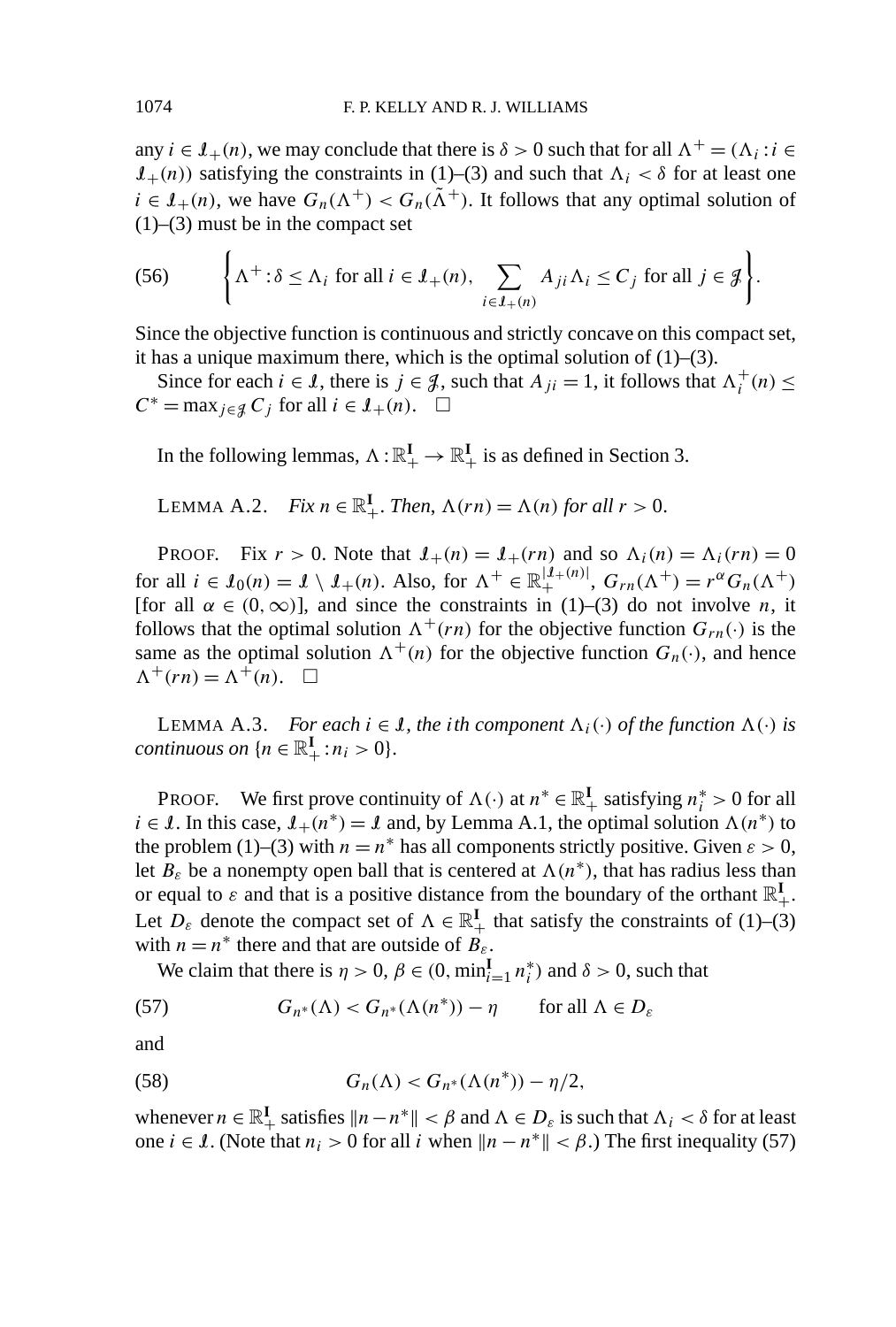can be proved by contradiction. For if (57) does not hold for some  $\eta > 0$ , then for each positive integer *k*, there is  $\Lambda^k \in D_\varepsilon$  such that

(59) 
$$
G_{n^*}(\Lambda^k) \ge G_{n^*}(\Lambda(n^*)) - 1/k.
$$

By the compactness of  $D_{\varepsilon}$ , there is  $\tilde{\Lambda} \in D_{\varepsilon}$  such that  $\{\Lambda^k\}$  converges to  $\tilde{\Lambda}$  along some subsequence. If  $\alpha \in (0, 1)$ , then by the continuity of  $G_{n^*}(\cdot)$  on  $[0, \infty)^I$  in this case, it follows on passing to the limit in (59) that  $G_n*(\tilde{\Lambda}) \geq G_n*(\Lambda(n^*)),$ which contradicts the uniqueness of the optimum  $\Lambda(n^*)$ . If  $\alpha \in [1,\infty)$  and  $\tilde{\Lambda} \in (0, \infty)^{\mathbf{I}}$ , then the continuity of  $G_{n^*}(\cdot)$  on  $(0, \infty)^{\mathbf{I}}$  yields a contradiction in the same manner as for  $\alpha \in (0, 1)$ . Finally, if  $\alpha \in [1, \infty)$  and  $\tilde{\Lambda}_i = 0$  for some  $i \in \mathcal{I}$ , then since  $\Lambda_i^k \to \tilde{\Lambda}_i$  along some subsequence of *k*'s, either  $\kappa_i n_i^* \log \Lambda_i^k \to -\infty$ (if  $\alpha = 1$ ) or  $\kappa_i(n_i^*)^{\alpha}(\Lambda_i^k)^{1-\alpha}/(1-\alpha) \to -\infty$  (if  $\alpha > 1$ ), along this same subsequence. The other terms (indexed by  $l \neq i$ ) in the sum constituting  $G_{n^*}(\Lambda^k)$ are either bounded (if  $\tilde{\Lambda}_l \neq 0$ ) or go to  $-\infty$  (if  $\tilde{\Lambda}_l = 0$ ) as  $k \to \infty$  along the subsequence. Consequently,  $G_{n^*}(\Lambda^k) \to -\infty$  as  $k \to \infty$  along the subsequence, which contradicts (59). Now we show the result pertaining to (58). For  $\alpha \in (0, 1)$ , it follows from the uniform continuity of  $G_n(\Lambda)$  as a function of  $(n, \Lambda)$  on any compact subset of  $[0, \infty)^{\mathbf{I}} \times [0, \infty)^{\mathbf{I}}$  that there is  $\beta \in (0, \min_{i=1}^{\mathbf{I}} n_i^*)$  such that

$$
G_n(\Lambda) < G_{n^*}(\Lambda) + \eta/2
$$

for all  $n \in \mathbb{R}^I_+$  satisfying  $\|n - n^*\| \leq \beta$  and  $\Lambda \in D_{\varepsilon}$ . Inequality (58) follows immediately from this together with (57). For  $\alpha = 1$  and fixed  $\beta \in (0, \min_{l=1}^{\mathbf{I}} n_l^*)$ , if  $n \in \mathbb{R}^I_+$  satisfies  $\|n - n^*\| < \beta$ ,  $\delta \in (0, 1)$ ,  $\Lambda \in D_\varepsilon$  and  $i \in \mathcal{I}$  such that  $\Lambda_i < \delta$ , then we have

(60) 
$$
G_n(\Lambda) = \sum_{l \in \mathcal{I}} \kappa_l n_l \log \Lambda_l
$$

(61) 
$$
\leq \kappa_i(n_i^* - \beta) \log \delta + \sum_{l \neq i} \kappa_l(n_l^* + \beta) \log(C^* \vee 1),
$$

where  $C^* = \max_{j \in \mathcal{J}} C_j$ . Since  $n_i^* - \beta > 0$ , by the definition of  $\beta$ , the last line above goes to  $-\infty$  as  $\delta \to 0$ . As there are only finitely many indices *i* ∈ *l* and the right member of (58) does not vary with *n* or  $\Lambda$ , it follows that for any fixed  $\beta \in (0, \min_{l=1}^{\mathbf{I}} n_l^*)$ , there is  $\delta \in (0, 1)$  such that whenever  $n \in \mathbb{R}^{\mathbf{I}}_+$  satisfies *||n*−*n*<sup>∗</sup>  $\parallel$  <  $\beta$ ,  $\Lambda \in D_{\varepsilon}$  and  $\Lambda_i$  <  $\delta$  for some *i* ∈ *I*, then (58) holds. A similar proof of (58) holds for  $\alpha \in (1, \infty)$ , with the exception that (61) is replaced with

(62) 
$$
G_n(\Lambda) \leq \kappa_i (n_i^* - \beta)^{\alpha} \frac{\delta^{1-\alpha}}{1-\alpha}.
$$

Since  $G_n(\Lambda)$  is uniformly continuous as a function of  $(n, \Lambda)$  on any compact subset of  $(0, \infty)^{\mathbf{I}} \times (0, \infty)^{\mathbf{I}}$ , there is  $\gamma \in (0, \beta/2)$  such that for all  $n \in \mathbb{R}^{\mathbf{I}}_+$ satisfying  $\|n - n^*\| \le \gamma$  and  $\Lambda \in D_{\varepsilon}$  satisfying  $\Lambda_i \ge \delta$  for all  $i \in \mathcal{I}$ , we have

(63) 
$$
G_n(\Lambda) < G_{n^*}(\Lambda) + \eta/2
$$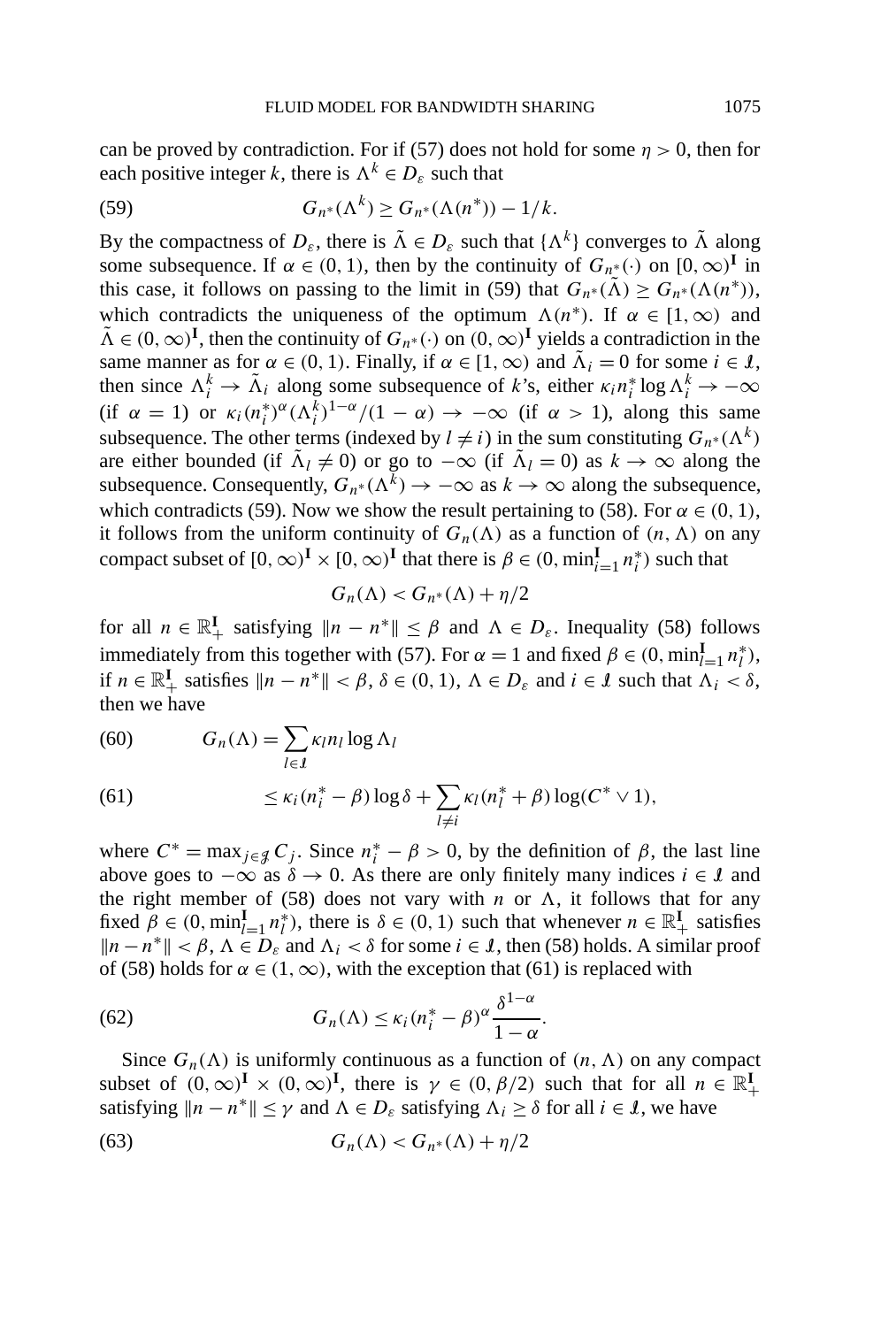and

(64) 
$$
G_n(\Lambda(n^*)) > G_{n^*}(\Lambda(n^*)) - \eta/2.
$$

Combining (57) and (58) with (63) and (64), we see that for all  $n \in \mathbb{R}^I_+$  satisfying  $||n - n^*||$  < γ and all  $\Lambda$  ∈  $D_{\varepsilon}$ , we have

(65) 
$$
G_n(\Lambda) < G_{n^*}(\Lambda(n^*)) - \eta/2 < G_n(\Lambda(n^*)).
$$

It follows that for all  $n \in \mathbb{R}^I_+$  satisfying  $\|n - n^*\| \leq \gamma$ , the optimal solution  $\Lambda(n)$  of (1)–(3) must lie within  $B_{\varepsilon}$ , and hence must be no more than distance  $\varepsilon$  from  $\Lambda(n^*)$ . Hence,  $\Lambda(\cdot)$  is continuous at  $n^*$ .

Next, consider  $n^* \in \mathbb{R}^I_+ \setminus \{0\}$  such that  $n^*_{k} = 0$  for at least one k. We will show that as a function of *n*,  $(\Lambda_i(n), i \in I_+(n^*))$  is continuous at  $n = n^*$ . Small perturbations  $n$  of  $n^*$  that only involve changes to the strictly positive components of *n*<sup>∗</sup> can be handled in a similar manner to that in the first three paragraphs of this proof. It is perturbations for which  $I_+(n) \neq I_+(n^*)$  that require additional argument, which we give below. For fixed  $\varepsilon > 0$ , let  $B_{\varepsilon}$  be a nonempty open ball in  $\mathbb{R}^{|I_{+}(n^*)|}_{+}$  that is centered at  $\Lambda^{+}(n^*) = (\Lambda_i(n^*) : i \in I_{+}(n^*))$ , that has radius less than or equal to *ε* and that is a positive distance from the boundary of the orthant  $\mathbb{R}^{|\mathcal{I}_{+}(n^*)|}_+$ . Let  $D_{\varepsilon}$  denote the set of  $\tilde{\Lambda} \in \mathbb{R}^{|\mathcal{I}_{+}(n^*)|}_+$  that satisfy the constraints of (1)–(3) with  $n = n^*$  there and that are outside of  $B_{\varepsilon}$ . In a similar manner to that for (57), by the strict concavity of  $G_{n^*}(\cdot)$  on the interior of  $\mathbb{R}^{|I_{+}(n^*)|}_{+}$  and its behavior near the boundary of  $\mathbb{R}^{|\mathcal{I}_+(n^*)|}_+$ , there is  $\eta > 0$  such that

(66) 
$$
G_{n^*}(\tilde{\Lambda}) < G_{n^*}(\Lambda^+(n^*)) - \eta \quad \text{for all } \tilde{\Lambda} \in D_{\varepsilon}.
$$

We now need separate arguments for the cases  $\alpha < 1$ ,  $\alpha > 1$  and  $\alpha = 1$ .

We first consider  $\alpha \in (0, 1)$ . For a vector  $n \in \mathbb{R}^I_+$  such that  $n_i > 0$  for all  $i \in \mathcal{I}_+(n^*)$ , the vector  $\Lambda^+(n^*) \in \mathbb{R}_+^{|\mathcal{I}_+(n^*)|}$  can be extended, by the addition of zero components, to a feasible vector in  $\mathbb{R}^{|\mathcal{I}_{+}(n)|}_{+}$  for the optimization problem (1)–(3) associated with *n*. Using the fact that

$$
\kappa_i n_i^{\alpha} \frac{\Lambda_i^{1-\alpha}}{1-\alpha}
$$

is zero when  $\Lambda_i = 0$  and  $\alpha \in (0, 1)$ , it follows that the optimal solution  $\Lambda^+(n)$  of the optimization problem  $(1)$ – $(3)$  satisfies

(68) 
$$
G_n(\Lambda^+(n)) \ge G_{\tilde{n}}(\Lambda^+(n^*)),
$$

where  $\tilde{n}$  is the vector in  $\mathbb{R}^I_+$  obtained by resetting the entries in *n* indexed by  $i \in I_+(n) \setminus I_+(n^*)$  to zero. Let  $\tilde{\Lambda}^+(n)$  denote the vector in  $\mathbb{R}^{|I_+(n^*)|}_+$  consisting of the components of  $\Lambda^+(n)$  indexed by  $i \in \mathcal{I}_+(n^*)$ . Then,

(69) 
$$
G_n(\Lambda^+(n)) = G_{\tilde{n}}(\tilde{\Lambda}^+(n)) + \sum_{i \in \mathcal{I}_+(n) \setminus \mathcal{I}_+(n^*)} \kappa_i n_i^{\alpha} \frac{(\Lambda_i^+(n))^{1-\alpha}}{1-\alpha}.
$$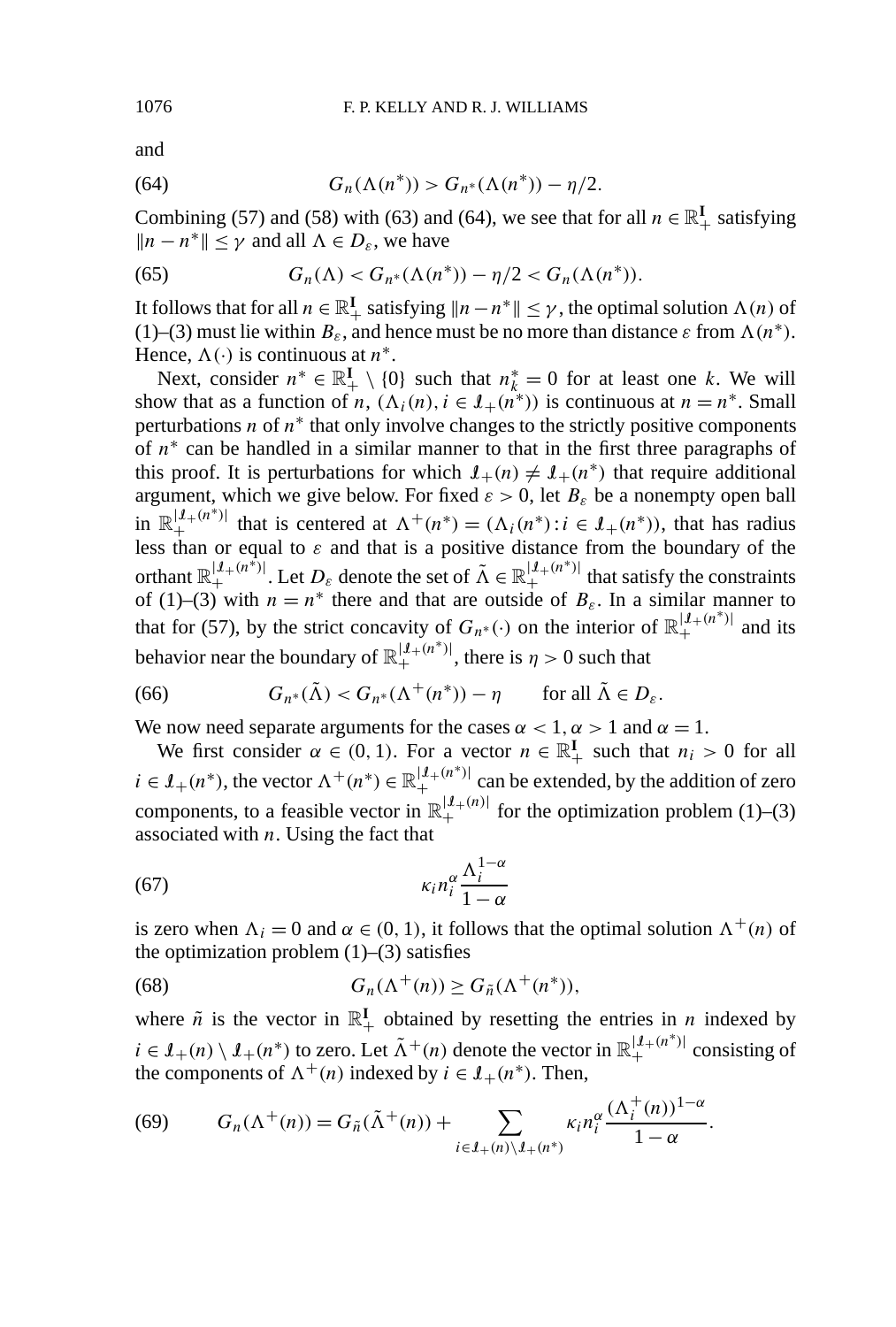Since (67) tends to zero as  $n_i \rightarrow 0$ , uniformly for  $\Lambda_i \in [0, C^*]$ , there is  $\gamma_1 > 0$ such that whenever  $||n - n^*|| < \gamma_1$ , we have  $n_i \in (0, \infty)$  for all  $i \in \mathcal{I}_+(n^*)$  and the sum on the right-hand side of (69) is less than  $\eta/6$ . Combining this with (68), we see that for  $||n - n^*|| < \gamma_1$ ,

(70) 
$$
G_{\tilde{n}}(\tilde{\Lambda}^+(n)) \geq G_{\tilde{n}}(\Lambda^+(n^*)) - \eta/6.
$$

By the uniform continuity of  $G_{\tilde{n}}(\Lambda^+(n^*)) = \sum_{i \in I_+(n^*)} \kappa_i n_i^{\alpha}$  $\frac{(\Lambda_i^+(n^*))^{1-\alpha}}{1-\alpha}$  as a function of  $(n_i : i \in I_+(n^*))$  on compact subsets of  $(0, \infty)^{|I_+(n^*)|}$ , there is  $\gamma_2 \in$  $(0, \gamma_1)$  such that

(71) 
$$
||G_{\tilde{n}}(\Lambda^+(n^*)) - G_{n^*}(\Lambda^+(n^*))|| < \eta/6,
$$

whenever  $||n - n^*|| < \gamma_2$ . Combining (70) with (71), we obtain

(72) 
$$
G_{\tilde{n}}(\tilde{\Lambda}^+(n)) \ge G_{n^*}(\Lambda^+(n^*)) - \eta/3,
$$

for all  $n \in \mathbb{R}^I_+$  satisfying  $\|n - n^*\| < \gamma_2$ . Finally, by the same kind of argument as in the second and third paragraphs of this proof [cf. (58)–(65)], but with  $\Lambda$ replaced by  $(\Lambda_i : i \in \mathcal{I}_+(n^*))$  and *n* replaced by  $(n_i : i \in \mathcal{I}_+(n^*))$ , using (66), there is  $\gamma_3 \in (0, \gamma_2)$  such that for all  $n \in \mathbb{R}^1_+$  satisfying  $\|n - n^*\| < \gamma_3$  and  $\tilde{\Lambda} \in D_{\varepsilon}$ , we have

(73) 
$$
G_{n^*}(\Lambda^+(n^*)) > G_{\tilde{n}}(\tilde{\Lambda}) + \eta/2.
$$

Combining the above, we have that for all  $n \in \mathbb{R}^I_+$  such that  $||n - n^*|| < \gamma_3$  and  $\tilde{\Lambda} \in D_{\varepsilon},$ 

(74) 
$$
G_{\tilde{n}}(\tilde{\Lambda}^+(n)) > G_{\tilde{n}}(\tilde{\Lambda}) + \eta/6.
$$

It then follows that for  $||n - n^*|| < \gamma_3$ ,  $\tilde{\Lambda}^+(n)$  is not in  $D_{\varepsilon}$  and it satisfies the constraints of the optimization problem (1)–(3) with  $\tilde{n}$  (or  $n^*$ ) in place of *n*, and so it must be in  $B_{\varepsilon}$ . This completes the proof of the desired continuity for the case  $\alpha \in (0, 1)$ .

For the case  $\alpha \in (1, \infty)$ , for  $n_i > 0$ , the term (67) is negative, and is unbounded below as  $\Lambda_i \downarrow 0$ . However the choice  $\Lambda_i = n_i$  gives an evaluation  $\kappa_i n_i/(1-\alpha)$  that converges to zero as  $n_i \downarrow 0$ . Since  $\sum_{i \in \mathcal{I}_+(n^*)} \kappa_i n_i^{\alpha} \frac{\Lambda_i^{1-\alpha}}{1-\alpha}$  is uniformly continuous as a function of  $((n_i, \Lambda_i): i \in I_+(n^*))$  on compact subsets of  $((0, \infty) \times (0, \infty))^{[1+(n^*)]},$ there is  $\gamma_1 > 0$  such that whenever  $||n_i - n_i|| < \gamma_1$  and  $||\Lambda_i - \Lambda_i^+(n^*)|| < \gamma_1$  for all  $i \in I_+(n^*)$ , we have  $n_i > 0$ ,  $\Lambda_i > 0$  for all  $i \in I_+(n^*)$  and

(75) 
$$
\left\|\sum_{i\in\mathcal{I}_+(n^*)}\kappa_i n_i^{\alpha}\frac{\Lambda_i^{1-\alpha}}{1-\alpha}-G_{n^*}(\Lambda^+(n^*))\right\|<\frac{\eta}{6}.
$$

Since  $n_i^* = 0$  for all  $i \notin \mathcal{I}_+(n^*)$ , there is  $\gamma_2 \in (0, \gamma_1)$  such that

(76) 
$$
-\frac{\eta}{6} < \frac{1}{1-\alpha} \sum_{i \in \mathcal{I}_+(n) \setminus \mathcal{I}_+(n^*)} \kappa_i n_i < 0
$$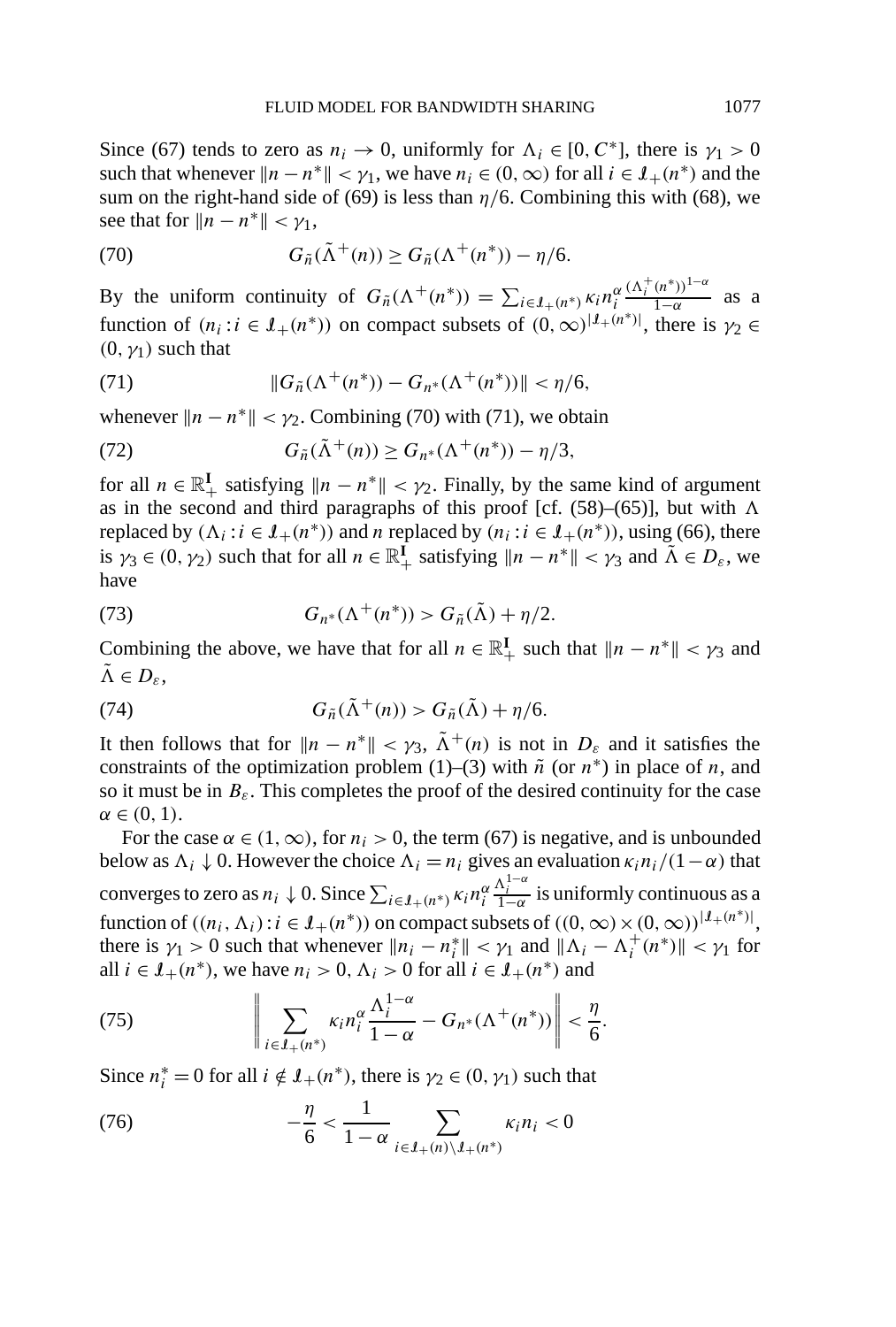and

(77) 
$$
\sum_{i \in \mathcal{I}_+(n) \setminus \mathcal{I}_+(n^*)} A_{ji} n_i < (\gamma_1/2) \wedge C_j \quad \text{for all } j \in \mathcal{J},
$$

whenever  $n \in \mathbb{R}^I_+$  satisfies  $||n - n^*|| < \gamma_2$ . Then, for such *n*, the vector  $\breve{\Lambda} \in \mathbb{R}^{|I_+(n)|}_+$ defined by  $\check{\Lambda}_i = n_i$  for  $i \in \mathcal{I}_+(n) \setminus \mathcal{I}_+(n^*)$  and  $\check{\Lambda}_i = \Lambda_i^+(n^*) - \gamma_1/2$  for  $i \in$  $I_{+}(n^*)$ , satisfies the constraints of the optimization problem (1)–(3) for *n*. Since  $\Lambda^+(n)$  is the optimal solution of that problem, using the same notation with tildes as for the case  $\alpha \in (0, 1)$ , it follows, by the negativity of (67), that

(78) 
$$
G_{\tilde{n}}(\tilde{\Lambda}^+(n)) \geq G_n(\Lambda^+(n)) \geq G_n(\tilde{\Lambda}),
$$

where, by (75) and (76),

$$
(79) \qquad G_n(\check{\Lambda}) = \frac{1}{1-\alpha} \sum_{i \in \mathcal{I}_+(n^*)} \kappa_i n_i^{\alpha} \check{\Lambda}_i^{1-\alpha} + \frac{1}{1-\alpha} \sum_{i \in \mathcal{I}_+(n) \setminus \mathcal{I}_+(n^*)} \kappa_i n_i
$$

(80) 
$$
\geq G_{n^*}(\Lambda^+(n^*)) - \frac{\eta}{6} - \frac{\eta}{6}.
$$

The proof proceeds in the same manner as from (72) onward in the proof for  $\alpha \in (0, 1)$ , to show that  $\tilde{\Lambda}^+(n)$  is in  $B_{\varepsilon}$  whenever *n* is sufficiently close to  $n^*$ .

If  $\alpha = 1$  and  $n_i > 0$ , the term (67) becomes  $\kappa_i n_i \log \Lambda_i$ , which may take positive or negative values. Nevertheless, one can proceed in a very similar manner to that for the case  $\alpha \in (1, \infty)$ , after observing that if  $\Lambda_i = n_i$ , then the evaluation  $\kappa_i n_i \log n_i$  is negative for small enough  $n_i$  and approaches zero as  $n_i \downarrow 0$ , while the maximum over  $0 \leq \Lambda_i \leq C^*$  of the analogue of (67), namely  $\kappa_i n_i \log C^*$ , also approaches zero as  $n_i \downarrow 0$ . It follows that there is  $\gamma_2 > 0$  such that for  $n \in \mathbb{R}^I_+$ satisfying  $||n - n^*|| < \gamma_2$ , we have  $n_i > 0$  for all  $i \in \mathcal{I}_+(n^*)$  and

(81) 
$$
G_{\tilde{n}}(\tilde{\Lambda}^+(n)) \geq G_n(\Lambda^+(n)) - \eta/12
$$

(82) 
$$
\geq G_{n^*}(\Lambda^+(n^*)) - \eta/12 - \eta/12 - \eta/6.
$$

The proof can then be completed as in the case  $\alpha \in (1, \infty)$ .  $\Box$ 

REMARK A.1.  $\Lambda_i(n)$  may be discontinuous at *n* if  $n_i = 0$ .

For  $n \in \mathbb{R}^I_+ \setminus \{0\}$ , consider the Lagrangian

$$
L_n(\Lambda^+, p) = G_n(\Lambda^+) + \sum_{j \in \mathcal{J}} p_j \left( C_j - \sum_{i \in \mathcal{I}_+(n)} A_{ji} \Lambda_i \right),
$$

where  $G_n(\Lambda^+)$  is defined by (4),  $\Lambda^+ = (\Lambda_i : i \in \mathcal{I}_+(n)) \in (0,\infty)^{|\mathcal{I}_+(n)|}$  and  $p = (p_j : j \in \mathcal{J}) \in \mathbb{R}^J_+$  is a vector of Lagrange multipliers. Since the optimal solution  $\Lambda^+(n)$  of (1)–(3) has strictly positive components (cf. Lemma A.1), we can use the theory of Lagrange multipliers to characterize  $\Lambda^+(n)$  as follows.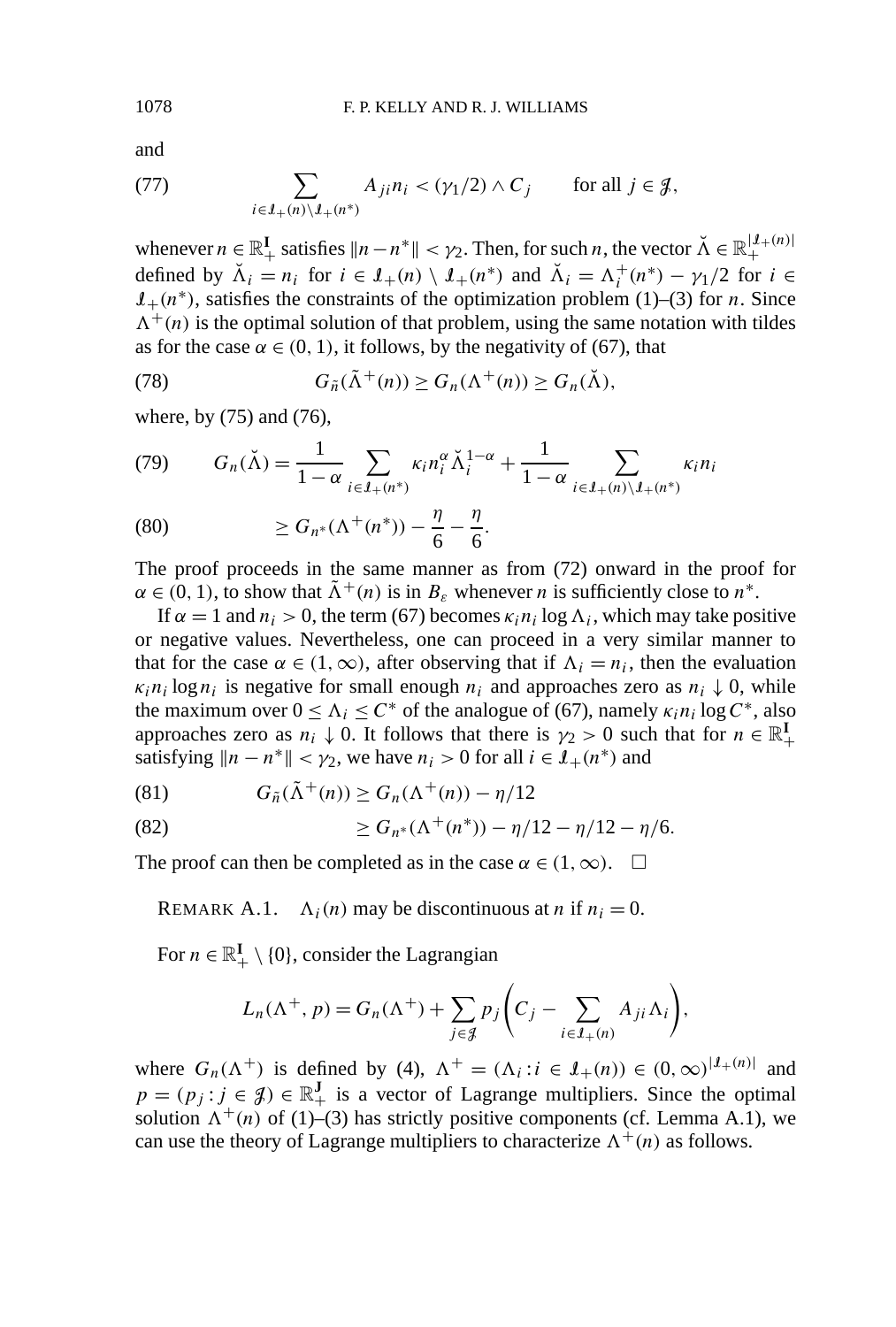LEMMA A.4. *Fix*  $n \in \mathbb{R}^I_+ \setminus \{0\}$ . *A vector*  $\Lambda^+ = (\Lambda_i : i \in \mathcal{I}_+(n))$  *is the unique optimal solution of* (1)–(3) *if and only if there is*  $p \in \mathbb{R}_+^J$  *such that* 

(83) 
$$
p_j\left(C_j-\sum_{i\in\mathcal{I}_+(n)}A_{ji}\Lambda_i\right)=0 \quad \text{for all } j\in\mathcal{J},
$$

(84) 
$$
\sum_{j \in \mathcal{J}} p_j A_{ji} > 0 \quad \text{for all } i \in \mathcal{I}_+(n),
$$

(85) 
$$
\Lambda_i = n_i \left( \frac{\kappa_i}{\sum_{j \in \mathcal{J}} p_j A_{ji}} \right)^{1/\alpha} \quad \text{for all } i \in \mathcal{I}_+(n)
$$

*and*

(86) 
$$
\sum_{i \in \mathcal{I}_+(n)} A_{ji} \Lambda_i \leq C_j \quad \text{for all } j \in \mathcal{J}.
$$

PROOF. By Lemma A.1, all of the components of the unique optimal solution  $\Lambda^+(n)$  of (1)–(3) are strictly positive. Since  $C_j > 0$  for each  $j \in \mathcal{J}$ , there is  $\Lambda^+$  ∈  $(0, \infty)^{|\mathcal{I}_+(n)|}$  satisfying  $C_j - \sum_{i \in \mathcal{I}_+(n)} A_{ji} \Lambda_i > 0$  for each  $j \in \mathcal{J}$ . It follows that Slater's constraint qualification (cf. [8], page 236) is satisfied and so by the necessity theory of Lagrange multipliers (cf. [15], Theorem 1, page 217), there is  $p \in \mathbb{R}_+^J$  such that  $\Lambda^+(n)$  maximizes  $L_n(\Lambda^+, p)$  over  $\Lambda^+ \in (0, \infty)^{|I_+(n)|}$ , and (83) holds with  $\Lambda_i = \Lambda_i^+(n)$  for all  $i \in I_+(n)$ . Since  $\Lambda^+ = \Lambda^+(n)$  is an interior maximum for  $L_n(\cdot, p)$ , which is continuously differentiable as a function of  $\Lambda^+ \in (0, \infty)^{|\mathcal{I}_+(n)|}$ , it follows that

(87) 
$$
0 = \frac{\partial L_n}{\partial \Lambda_i} (\Lambda^+(n), p) = \kappa_i \left( \frac{n_i}{\Lambda_i(n)} \right)^{\alpha} - \sum_{j \in \mathcal{J}} p_j A_{ji} \quad \text{for all } i \in \mathcal{I}_+(n).
$$

The relations (84) and (85) follow immediately from this and the strict positivity of  $\Lambda^+(n)$ . Condition (86) follows from the constraints satisfied by  $\Lambda^+(n)$ .

Conversely, if  $p \in \mathbb{R}^J_+$  and  $\Lambda^+ = (\Lambda_i : i \in \mathcal{I}_+(n))$  satisfy (83)–(86), then using the strict concavity of  $L_n(\cdot, p)$  one can verify that  $(\Lambda_+, p)$  is a saddle point of  $L_n(\cdot, \cdot)$  on  $(0, \infty)^{|I_+(n)|} \times \mathbb{R}^J_+$  and so by a sufficiency theorem for Lagrange multipliers (cf. [15], Theorem 2, page 221),  $\Lambda^{+}$  is an optimal solution of (1)–(3) with  $\Lambda_i > 0$  in place of  $\Lambda_i \geq 0$  for all  $i \in \mathcal{I}_+(n)$ . But since the optimal solution of (1)–(3) has strictly positive components, it follows that  $\Lambda^+$  is optimal for (1)–(3).  $\Box$ 

REMARK A.2. Given  $n \in \mathbb{R}^I_+ \setminus \{0\}$ , while the vector  $p = p(n)$  may be nonunique, the vector  $(\sum_{j \in \mathcal{J}} p_j(n) A_{ji}, i \in \mathcal{I}_+(n))$  is unique by (85) and the fact that  $\Lambda^+(n)$  is unique, by Lemma A.1.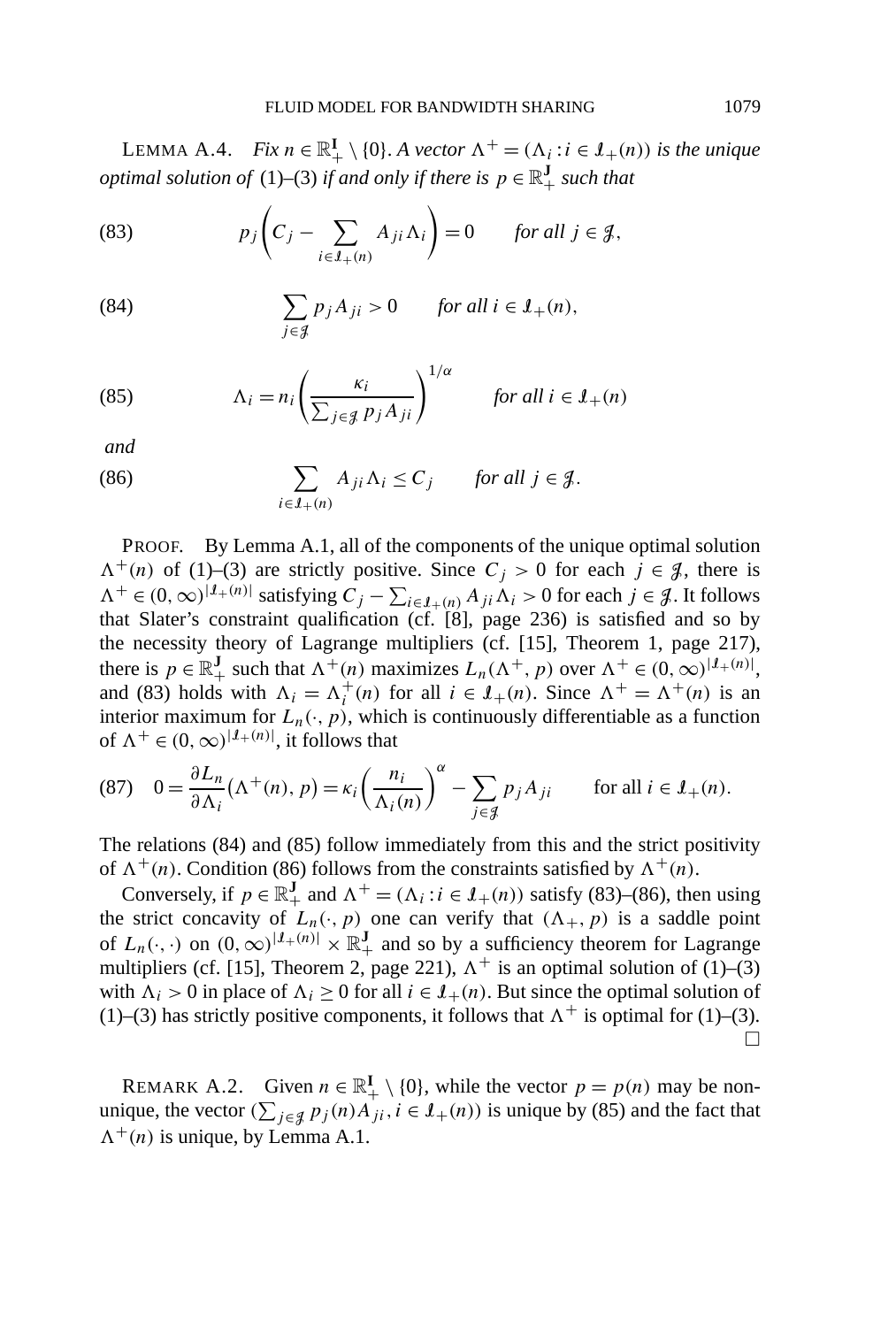#### APPENDIX B

**Fluid model solutions as fluid limits.** We shall use the following representation for the Markov process *N* introduced in Section 4:

(88) 
$$
N_i(t) = N_i(0) + E_i(t) - S_i(T_i(t)), \quad i \in \mathcal{I}, t \ge 0,
$$

where  $N(0)$  is a random variable taking values in  $\mathbb{R}_+^{\mathbf{I}}$  that is independent of E, S; *E,S* are independent **I**-dimensional processes with independent components such that for each  $i \in I$ ,  $E_i$  is a Poisson process with rate  $v_i$  and  $S_i$  is a Poisson process with rate  $\mu_i$ . The sample paths of these processes are assumed to be right continuous on the time interval  $[0, \infty)$  and to have finite left limits on  $(0, \infty)$ . The process  $T = (T_i : i \in \mathcal{I})$  is a continuous, **I**-dimensional, nondecreasing process such that for each  $i$ ,  $T_i(t)$  represents the cumulative amount of (bandwidth) capacity allocated to route *i* up to time *t*; it is given by

(89) 
$$
T_i(t) = \int_0^t \Lambda_i(N(s)) ds \quad \text{for } i \in \mathcal{I}, t \ge 0,
$$

where the function  $\Lambda(\cdot) = (\Lambda_i(\cdot): i \in \mathcal{I})$  is defined as in Section 3 using the optimization problem (1)–(3). For each  $j \in \mathcal{J}$ , let

(90) 
$$
U_j(t) = C_j t - \sum_{i \in I} A_{ji} T_i(t) = C_j t - (AT(t))_j, \qquad t \ge 0.
$$

The process  $U_j$  is continuous and nondecreasing, and  $U_j(t)$  represents the cumulative unused capacity for resource *j* up to time *t*.

We develop a fluid model, which can be thought of as a formal law of large numbers approximation for the stochastic model. For this, we consider a sequence of stochastic systems, indexed by  $r \to \infty$ , in which the initial conditions may change with *r*, but *E* and *S* are kept fixed. The processes  $N^r$ ,  $U^r$ ,  $T^r$ ,  $E$ ,  $S$ , in the *r*th system are rescaled with law of large numbers scaling to yield new processes  $\overline{N}^r, \overline{U}^r, \overline{T}^r, \overline{E}^r, \overline{S}^r$ 

(91) 
$$
\overline{N}^r(t) = N^r(rt)/r,
$$

(92) 
$$
\overline{U}^r(t) = U^r(rt)/r,
$$

(93) 
$$
\overline{T}^r(t) = T^r(rt)/r,
$$

(94) 
$$
\overline{E}^r(t) = E(rt)/r,
$$

(95) 
$$
\overline{S}^r(t) = S(rt)/r
$$

for each  $t > 0$ .

The sample paths of  $(\overline{T}^r, \overline{E}^r, \overline{S}^r, \overline{N}^r, \overline{U}^r)$  lie in the space  $D^{4I+J}$  of functions defined from  $[0, \infty)$  into  $\mathbb{R}^{4I+J}$  that are right continuous on  $[0, \infty)$  and have finite limits from the left on  $(0, \infty)$ . This space is endowed with the usual Skorokhod  $J_1$ -topology (cf. [10]). We say that a subsequence (which may be the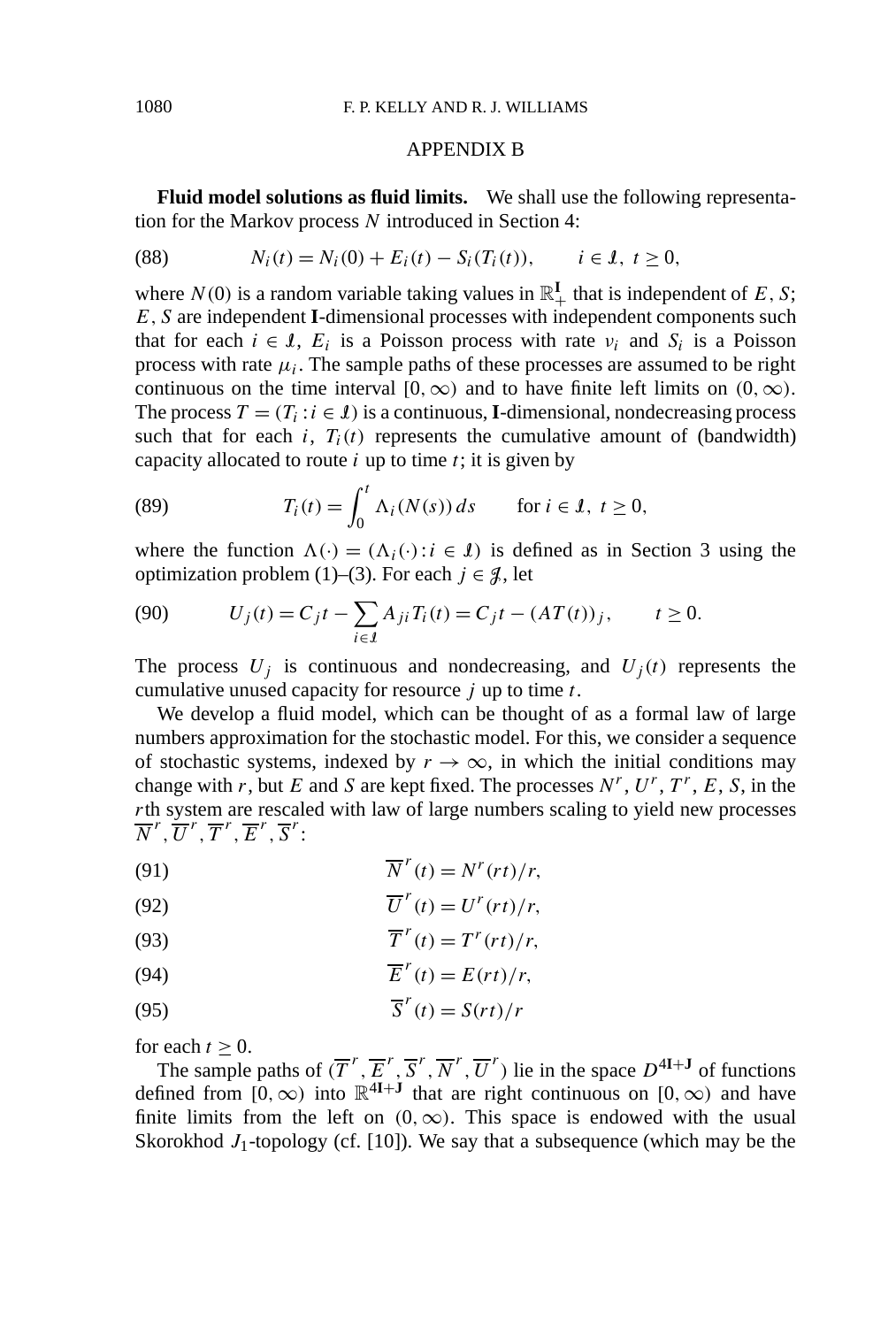whole sequence) of  $\{(\overline{T}^r, \overline{E}^r, \overline{S}^r, \overline{N}^r, \overline{U}^r)\}$  is tight (resp. converges weakly) if the probability measures induced on  $D^{4I+J}$  by the subsequence are tight (resp. converge weakly). We say that the subsequence is **C**-tight if it is tight and any weak limit point has continuous paths almost surely.

To obtain the fluid model, we formally pass to the limit as  $r \to \infty$  in the rescaled versions of (88)–(90). In fact, we have the following theorem. For this, recall the definition of a regular point given before Definition 5.1.

THEOREM B.1. *Suppose that*  $\{\overline{N}^r(0)\}$  *converges in distribution as*  $r \to \infty$  *to a* random variable taking values in  $\mathbb{R}^1_+$ . Then, the sequence  $\{(\overline{T}^r, \overline{E}^r, \overline{S}^r, \overline{N}^r, \overline{S}^r, \overline{N}^r, \overline{S}^r, \overline{N}^r, \overline{S}^r, \overline{N}^r, \overline{N}^r, \overline{N}^r, \overline{N}^r, \overline{N}^r, \overline{N}^r, \overline{N}^r, \overline{N$  $\overline{U}^r$ )} *is* C-tight, and any weak limit point  $(\overline{T}, \overline{E}, \overline{S}, \overline{N}, \overline{U})$  of this sequence (*obtained by taking a weak limit as*  $r \rightarrow \infty$  *along a suitable subsequence*), *almost surely satisfies the following for all*  $t \geq 0$ :  $\overline{E}(t) = vt$ ,  $\overline{S}(t) = \mu t$ ,

(96) 
$$
\overline{N}_i(t) = \overline{N}_i(0) + v_i t - \mu_i \overline{T}_i(t) \ge 0, \quad i \in \mathcal{I},
$$

(97) 
$$
\overline{U}_j(t) = C_j t - (A\overline{T}(t))_j \ge 0, \qquad j \in \mathcal{J},
$$

*where*  $\overline{U}$  *is nondecreasing and continuous*,  $\overline{T}$  *is uniformly Lipschitz continuous with a Lipschitz constant bounded by*  $C^* = \max_{i \in \mathcal{J}} C_i$ , *and*  $\overline{T}(0) = 0$ . *Moreover*, *for a.e. sample point*  $\omega$ ,  $\overline{T}(\cdot,\omega)$  *is absolutely continuous and for each regular point t for*  $\overline{T}(\cdot, \omega)$ *, for each*  $i \in \mathcal{I}$ *,* 

(98) 
$$
\frac{d}{dt}\overline{T}_i(t,\omega) = \begin{cases} \Delta_i(\overline{N}(t,\omega)), & \text{if } i \in \mathcal{I}_+(\overline{N}(t,\omega)), \\ \rho_i, & \text{if } i \in \mathcal{I}_0(\overline{N}(t,\omega)), \end{cases}
$$

*and* (13) *and* (14) *hold at t for each*  $i \in \mathcal{I}$  *and*  $j \in \mathcal{J}$ , *with*  $n(\cdot) = \overline{N}(\cdot, \omega)$  *there.* 

PROOF. For each value of  $r$  and  $t > 0$ ,

(99) 
$$
\overline{T}^r(t) = \frac{1}{r} \int_0^{rt} \Lambda(N^r(s)) ds = \int_0^t \Lambda(\overline{N}^r(s)) ds,
$$

where we have used the scaling property of Lemma A.2. Hence, since  $\Lambda(\cdot)$ is uniformly bounded by  $C^*$ , for each  $r, t \rightarrow \overline{T}^r(t)$  is uniformly Lipschitz continuous with a Lipschitz constant bounded by *C*∗. It follows immediately that the sequence of processes  $\{\overline{T}^r(\cdot)\}$  is **C**-tight. On combining this with the assumed convergence in distribution of  $\{N^r(0)\}$ , the functional weak law of large numbers for  $(E, S)$ , (88) and (90), we see that  $\{(\overline{T}^r, \overline{E}^r, \overline{S}^r, \overline{N}^r, \overline{U}^r)\}$  is **C**-tight, and any weak limit point  $(\overline{T}, \overline{E}, \overline{S}, \overline{N}, \overline{U})$  of this sequence has the following properties: almost surely for all  $t \ge 0$ ,  $\overline{E}(t) = vt$ ,  $\overline{S}(t) = \mu t$  and (96) and (97) hold, where  $\overline{U}$ is nondecreasing and continuous, and  $\overline{T}$  is uniformly Lipschitz continuous with a Lipschitz constant bounded by  $C^*$ , and  $\overline{T}(0) = 0$ .

To prove the remaining properties claimed in the theorem, without loss of generality, using the Skorokhod representation theorem and the fact that the sample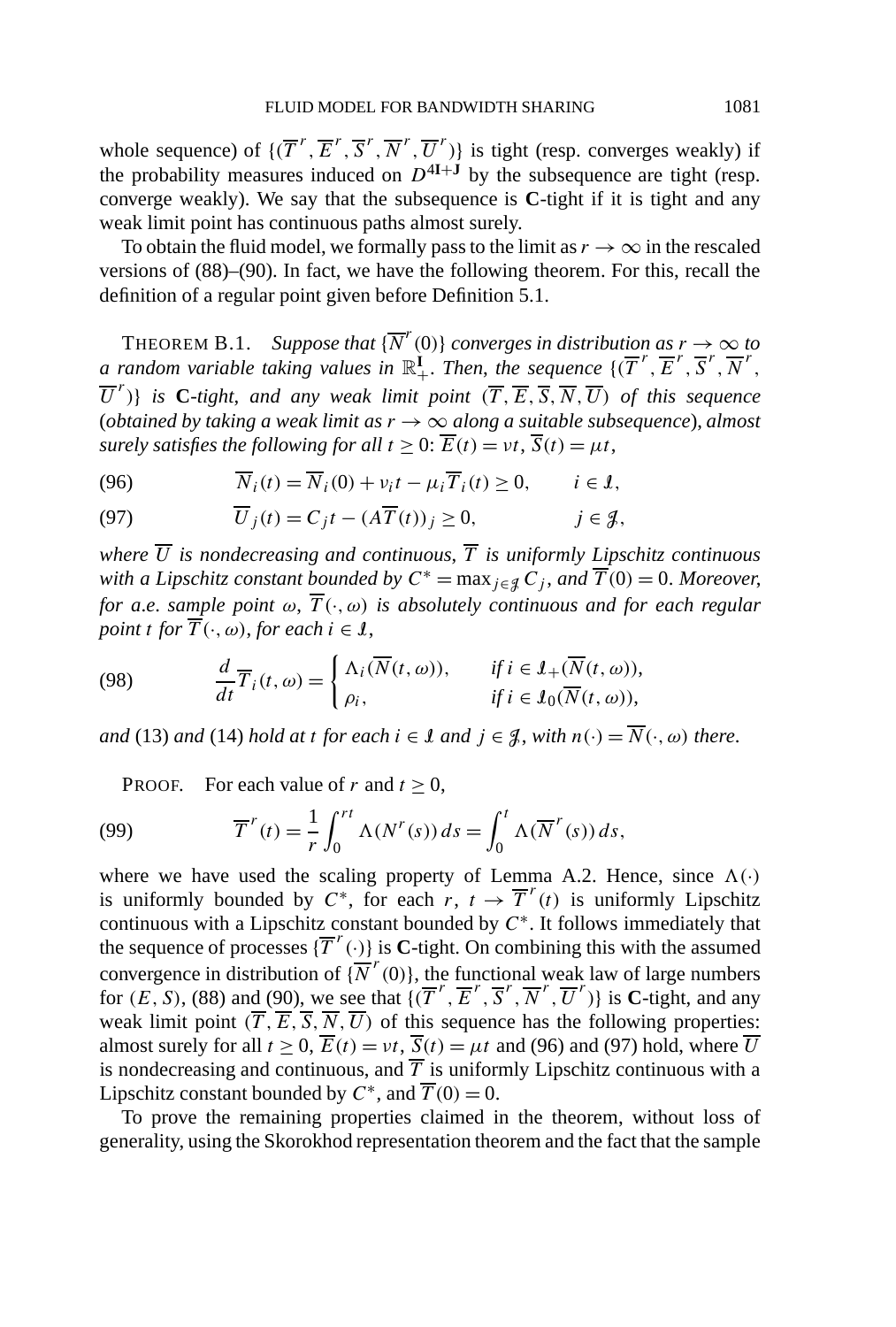paths of  $\overline{T}$ ,  $\overline{E}$ ,  $\overline{S}$ ,  $\overline{N}$ ,  $\overline{U}$  are continuous with probability one, we may assume that all stochastic processes under consideration are defined on the same probability space and that almost surely

(100) 
$$
\{(\overline{T}^r, \overline{E}^r, \overline{S}^r, \overline{N}^r, \overline{U}^r)\} \to (\overline{T}, \overline{E}, \overline{S}, \overline{N}, \overline{U}) \quad \text{u.o.c.}
$$

as  $r \to \infty$  through a sequence  $\{r_k\}_{k=1}^{\infty}$ . Here u.o.c. denotes uniformly on compact time intervals.

Fix a sample point  $\omega$  such that the convergence in (100) holds for  $\omega$ . Then,  $\overline{T}(\cdot,\omega)$  is absolutely continuous and differentiable at almost every time. Fix a regular point *t* for  $\overline{T}(\cdot,\omega)$ . This is the same as a regular point for  $\overline{N}(\cdot,\omega)$ , and  $\overline{U}(\cdot,\omega)$  is differentiable there. For  $i \in I_0(\overline{N}(t,\omega))$ ,  $\overline{N}_i(t,\omega) = 0$  and since  $\overline{N}_i(\cdot,\omega) \ge 0$ , we must have  $\frac{d}{dt}\overline{N}_i(t,\omega) = 0$ , and hence, by (96),  $\frac{d}{dt}\overline{T}_i(t,\omega) = \rho_i = 0$  $\nu_i/\mu_i$ . For  $i \in \mathcal{I}_+(\overline{N}(t,\omega))$ ,  $\overline{N}_i(t,\omega) > 0$  and by the continuity of  $\overline{N}(\cdot,\omega)$ , there is  $\varepsilon > 0$  (depending on *t* and  $\omega$ ) such that  $\overline{N}_i(s, \omega) > 0$  for all  $s \in [t, t + \varepsilon]$ . By (100),  $\overline{N}^{r_k}(\cdot,\omega) \to \overline{N}(\cdot,\omega)$  uniformly on  $[t, t + \varepsilon]$  as  $k \to \infty$ , and it then follows from the continuity property of Lemma A.3 that  $\Lambda_i(\overline{N}^{r_k}(\cdot,\omega)) \to \Lambda_i(\overline{N}(\cdot,\omega))$  uniformly on  $[t, t + \varepsilon]$  as  $k \to \infty$ . Hence, by passing to the limit in (99) we obtain

(101) 
$$
\overline{T}_i(s, \omega) - \overline{T}_i(t, \omega) = \int_t^s \Lambda_i(\overline{N}(u, \omega)) du
$$
 for all  $s \in [t, t + \varepsilon]$ .

It follows, that  $\frac{d}{dt}\overline{T}_i(t,\omega) = \Lambda_i(\overline{N}(t,\omega))$ , since  $\Lambda_i(\cdot)$  is continuous on  $\{n \in \mathbb{Z}\}$  $\mathbb{R}^I_+$ :  $n_i > 0$ , by Lemma A.3. Combining the above, we see that (98) holds at a regular point *t* for  $\overline{T}(\cdot,\omega)$ . Moreover, for each  $j \in \mathcal{J}$ , since  $\overline{U}_j(\cdot,\omega)$  is a nondecreasing function, we have

(102) 
$$
0 \leq \frac{d}{dt}\overline{U}_j(t,\omega) = C_j - \left(A\frac{d}{dt}\overline{T}(t,\omega)\right)_j.
$$

Combining (98) and (102) with (96), we see that  $n(\cdot) = \overline{N}(\cdot, \omega)$  satisfies (13) and (14) for each  $i \in \mathcal{I}$  and  $j \in \mathcal{J}$ , at each regular point *t* for  $\overline{N}(\cdot, \omega)$  [which is the same as a regular point for  $\overline{T}(\cdot,\omega)$ ].  $\Box$ 

REMARK B.1. Theorem B.1 shows that there exists a fluid model solution for each possible starting point  $n(0) \in \mathbb{R}^I_+$ . Note, however, that we are not assuming uniqueness of fluid model solutions given the starting state.

**Acknowledgment.** The authors thank Maury Bramson for helpful conversations concerning his related work.

#### REFERENCES

[1] BEN FREDJ, S., BONALD, T., PROUTIERE, A., REGNIE, G. and ROBERTS, J. (2001). Statistical bandwidth sharing: A study of congestion at flow level. In *Proc. ACM Sigcomm 2001*.